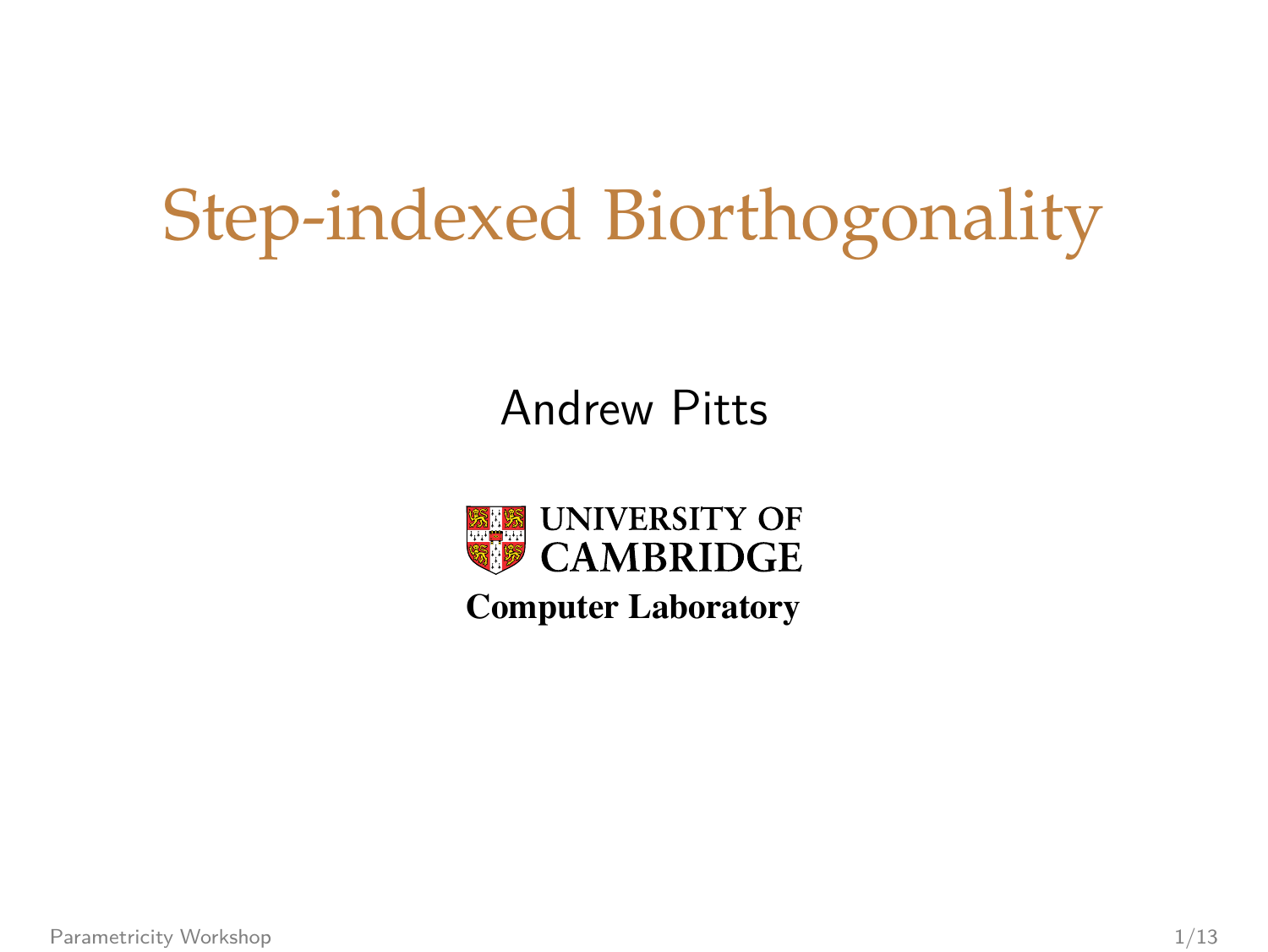# Workshop on 'parametricity *or* logical relations'

**Question:** What are

logical relations parameterised by relations

good for?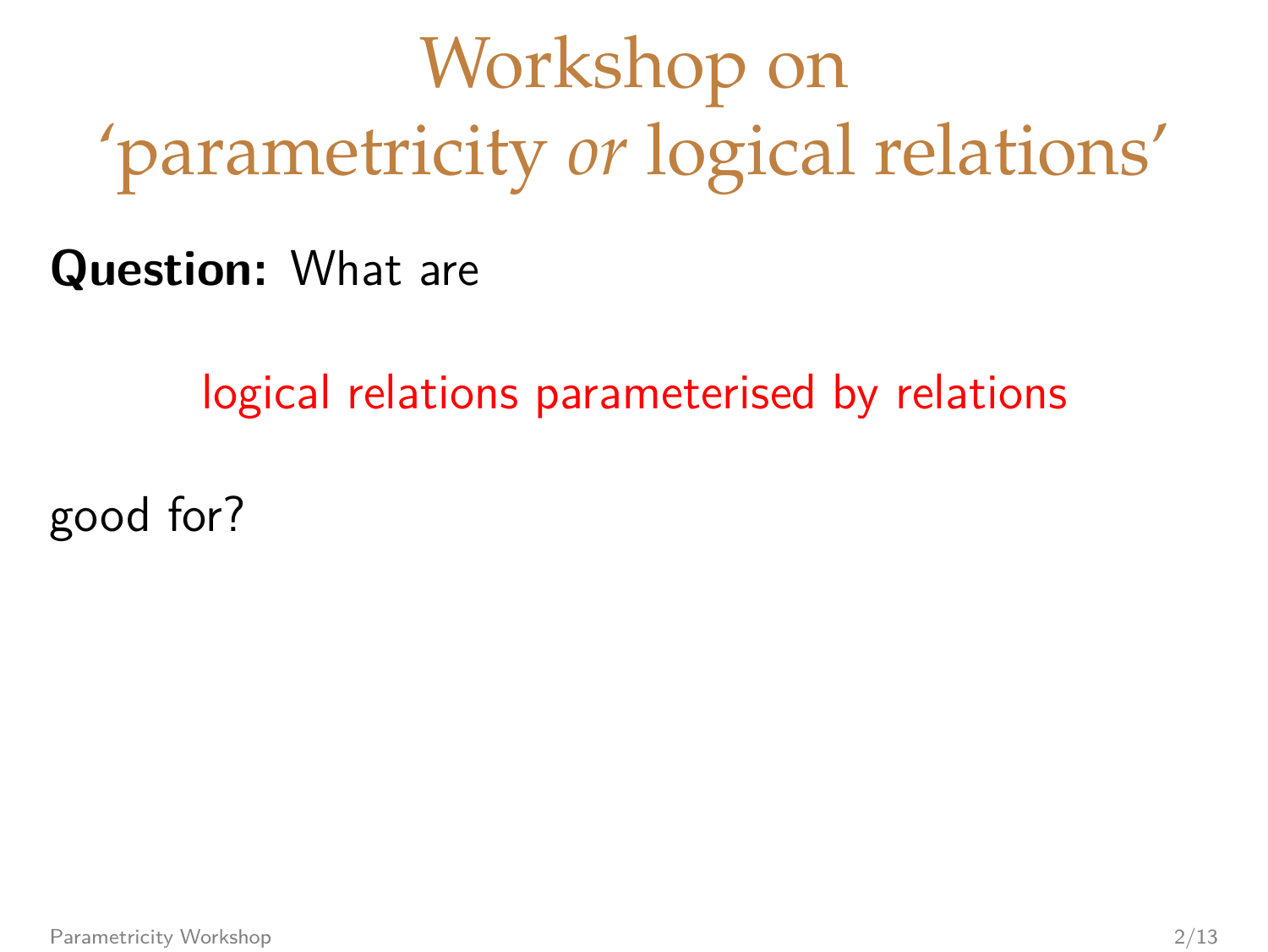# Workshop on 'parametricity *or* logical relations'

**Question:** What are

logical relations parameterised by relations

good for?

**One answer:** proving properties of

contextual equivalence of programs.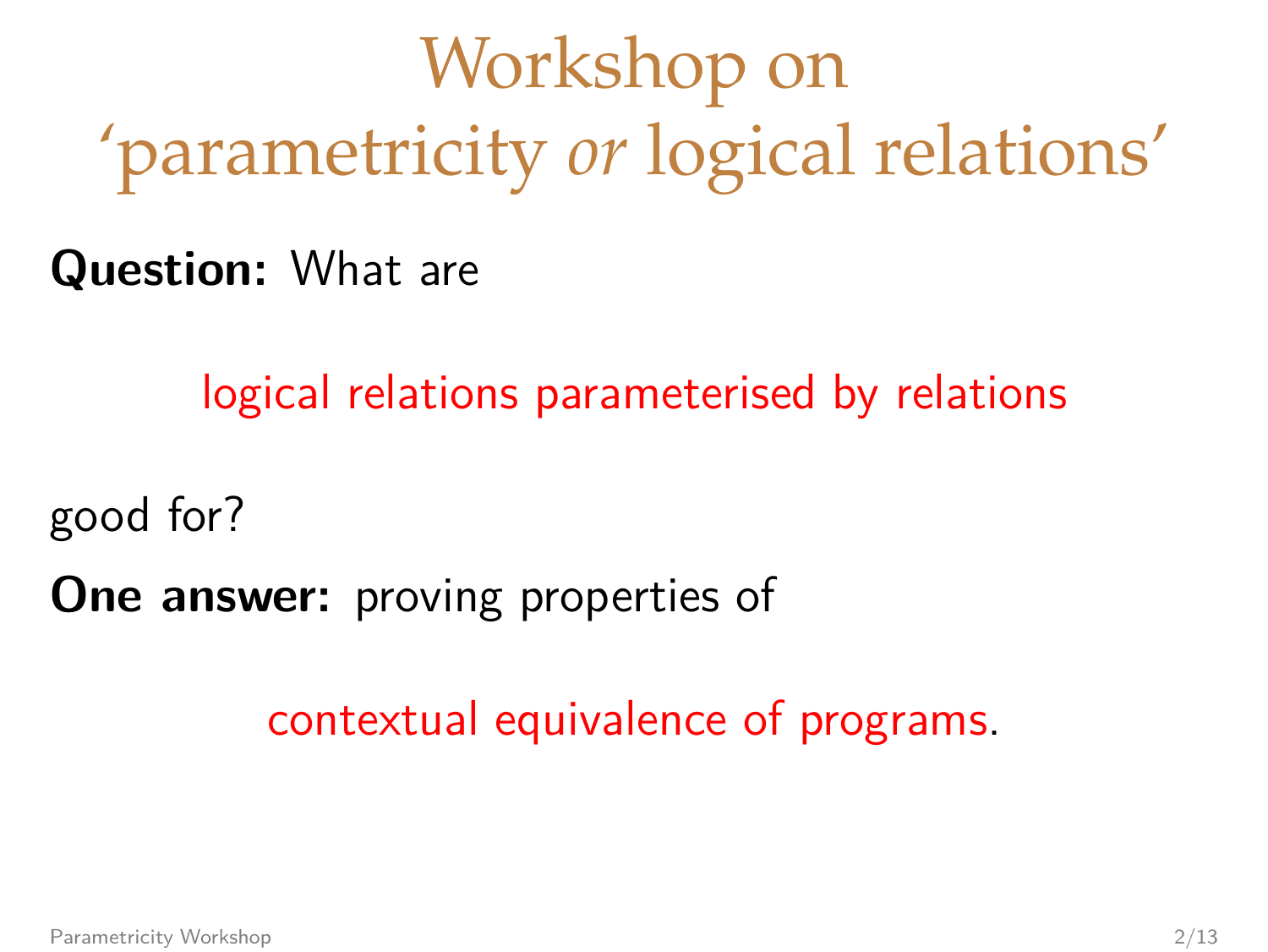#### Contextual equivalence

Two phrases of a programming language are "Morris style") contextually equivalent ( $\cong$ <sub>ctx</sub>) if occurrences of the first phrase in any program can be replaced by the second phrase without affecting the observable results of executing the program.



Gottfried Wilhelm Leibniz (1646–1716), **identity of indiscernibles**: duo quaedam communes proprietates eorum nequaquam possit (two distinct things cannot have

all their properties in common).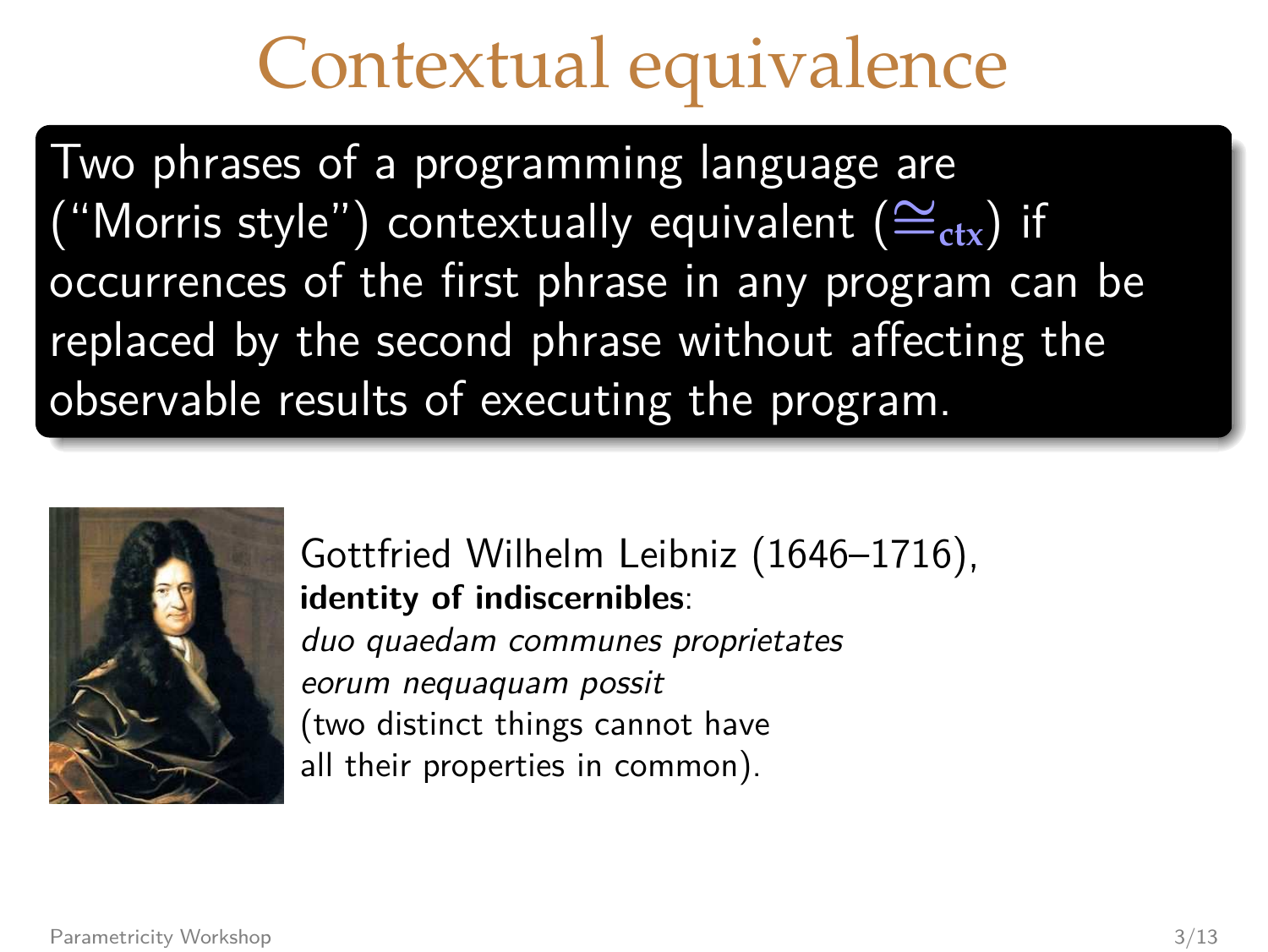### Contextual equiv. without contexts

**Principle** [cf. Gordon, Lassen (1998)] ∼=**ctx** (defined conventionally, using contexts) is the greatest compatible & adequate relation.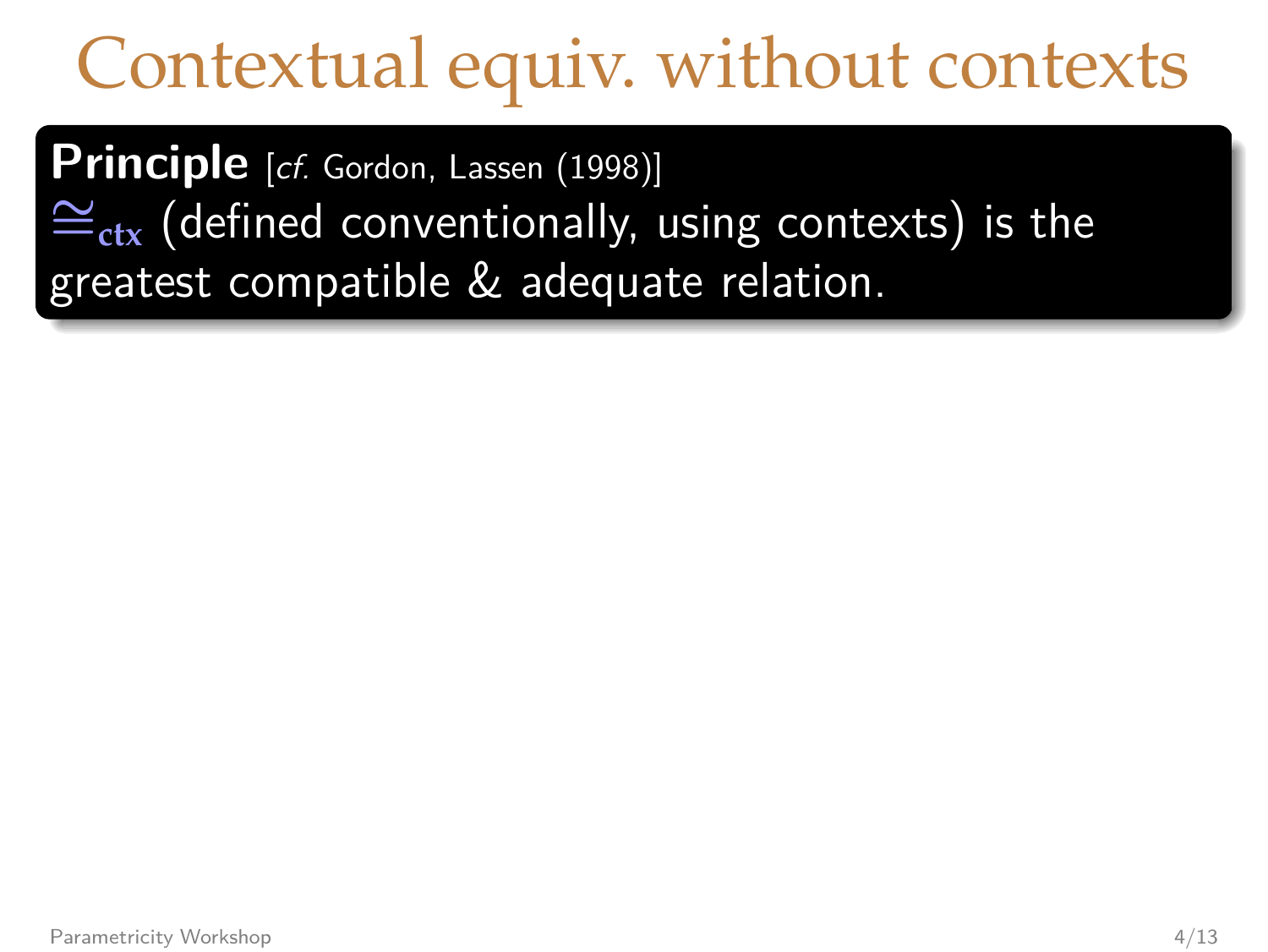### Contextual equiv. without contexts

**Principle** [cf. Gordon, Lassen (1998)] ∼=**ctx** (defined conventionally, using contexts) is the greatest compatible & adequate relation.

Impredicative characterization

Important nonetheless, because:

- $\triangleright$  'program-with-hole' too concrete for languages with
	- $\blacktriangleright$  binders
	- $\triangleright$  complicated judgement forms where we have to be careful about compatibility/substitutivity properties.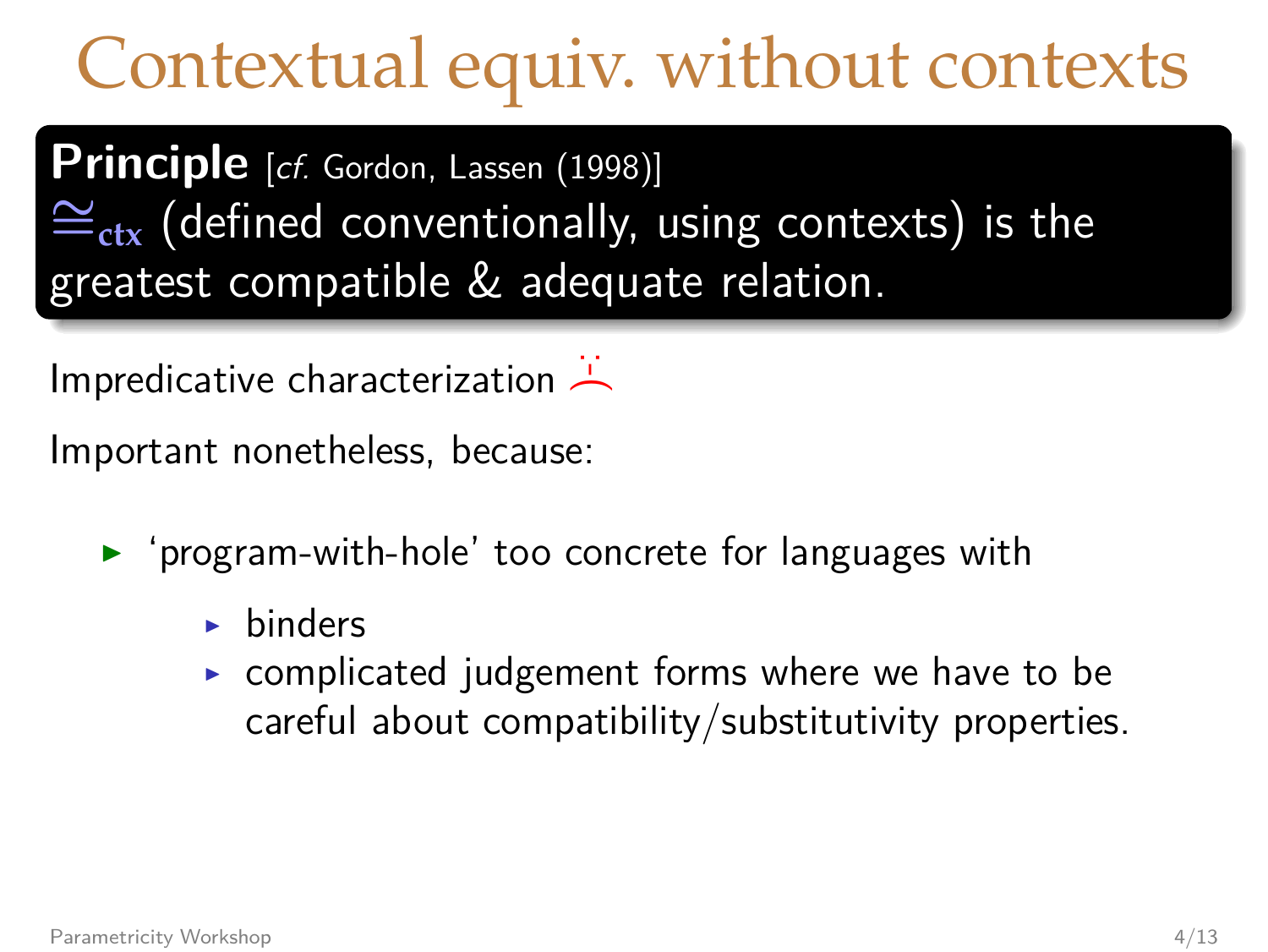### Contextual equiv. without contexts

**Principle** [cf. Gordon, Lassen (1998)] ∼=**ctx** (defined conventionally, using contexts) is the greatest compatible & adequate relation.

Impredicative characterization

Important nonetheless, because:

- $\triangleright$  'program-with-hole' too concrete for languages with
	- $\blacktriangleright$  binders
	- $\triangleright$  complicated judgement forms where we have to be careful about compatibility/substitutivity properties.
- **►** emphasises the coinductive nature of  $\cong$ <sub>ctx</sub>—expect it to be rich in properties, e.g. relational parametricity. . .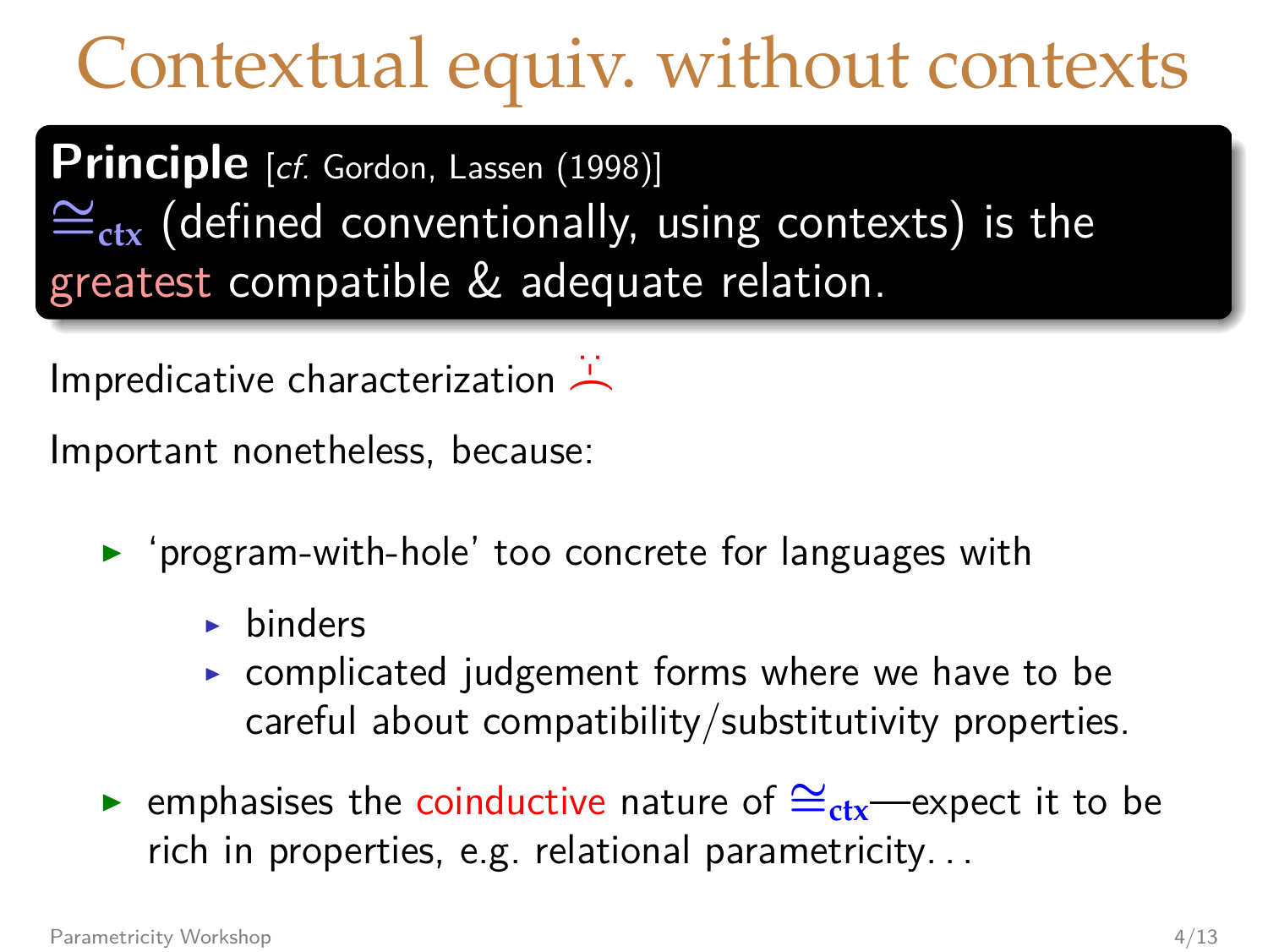# ∼ =**ctx** is relationally parametric

**For example:**  $\emptyset$   $\vdash$   $\Lambda$ α**.***e*<sub>1</sub>  $\cong$ <sub>ctx</sub>  $\Lambda$ α.*e*<sub>2</sub> :  $\forall$ α.*τ* if and only if for all  $\tau_1$ ,  $\tau_2$  and all 'good' relations  $\tau_1 \stackrel{r}{\leftrightarrow} \tau_2$ ,  $e_1[\tau_1/\alpha]$  and  $e_2[\tau_2/\alpha]$  are related by  $\tau[\tau_1/\alpha] \stackrel{\tau[r/\alpha]}{\leftrightarrow} \tau[\tau_2/\alpha]$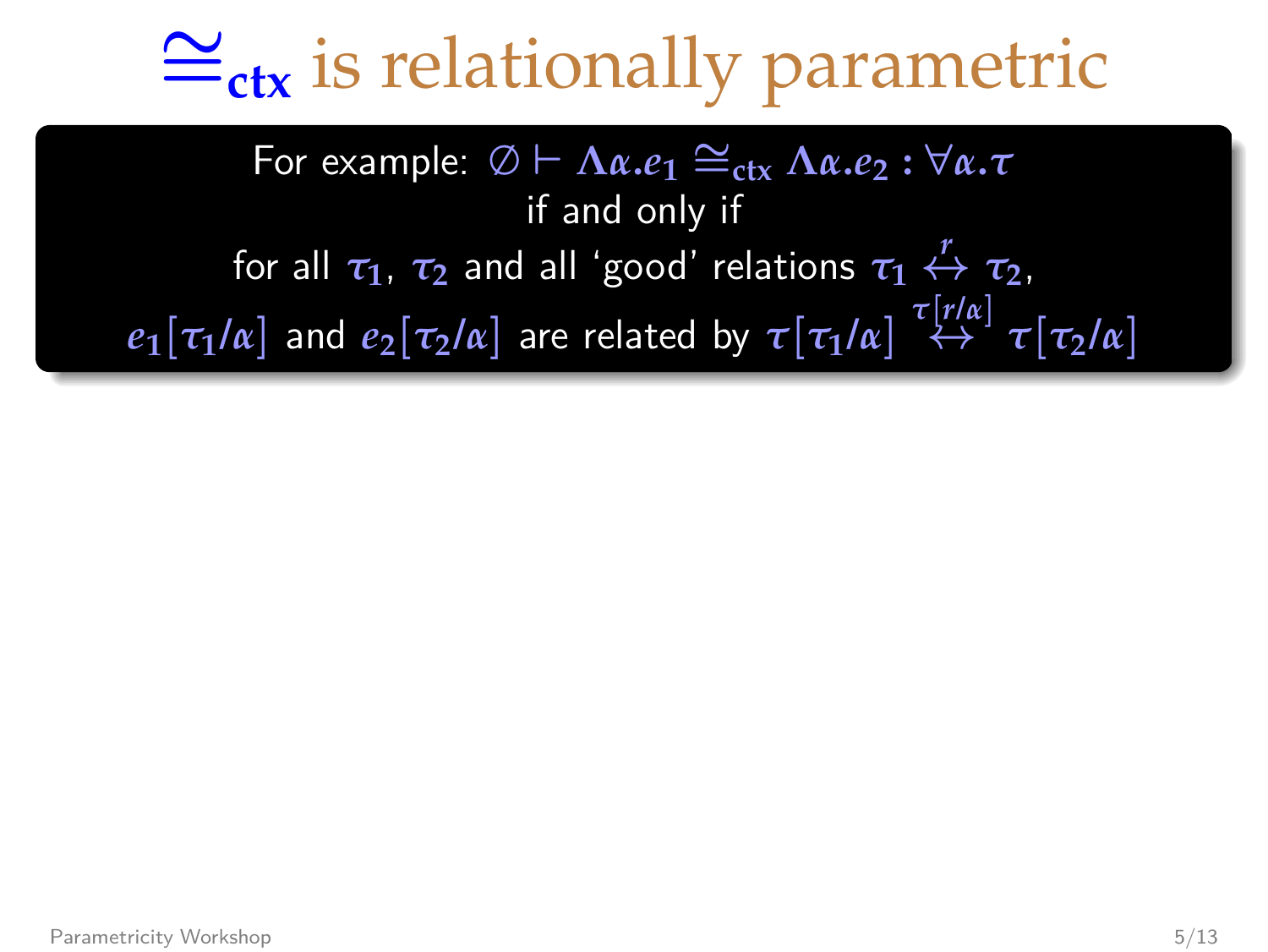# ∼ =**ctx** is relationally parametric

Consequences:

- **► type-directed extensionality properties of**  $\cong$ **<sub>ctx</sub>**
- $\blacktriangleright$  functoriality/naturality w.r.t. indexes
- $\triangleright$  universal properties of recursive datatypes

Functional programming is category theory without equations—working up to  $\cong_{\text{ctx}}$ , we get the equations 'for free'.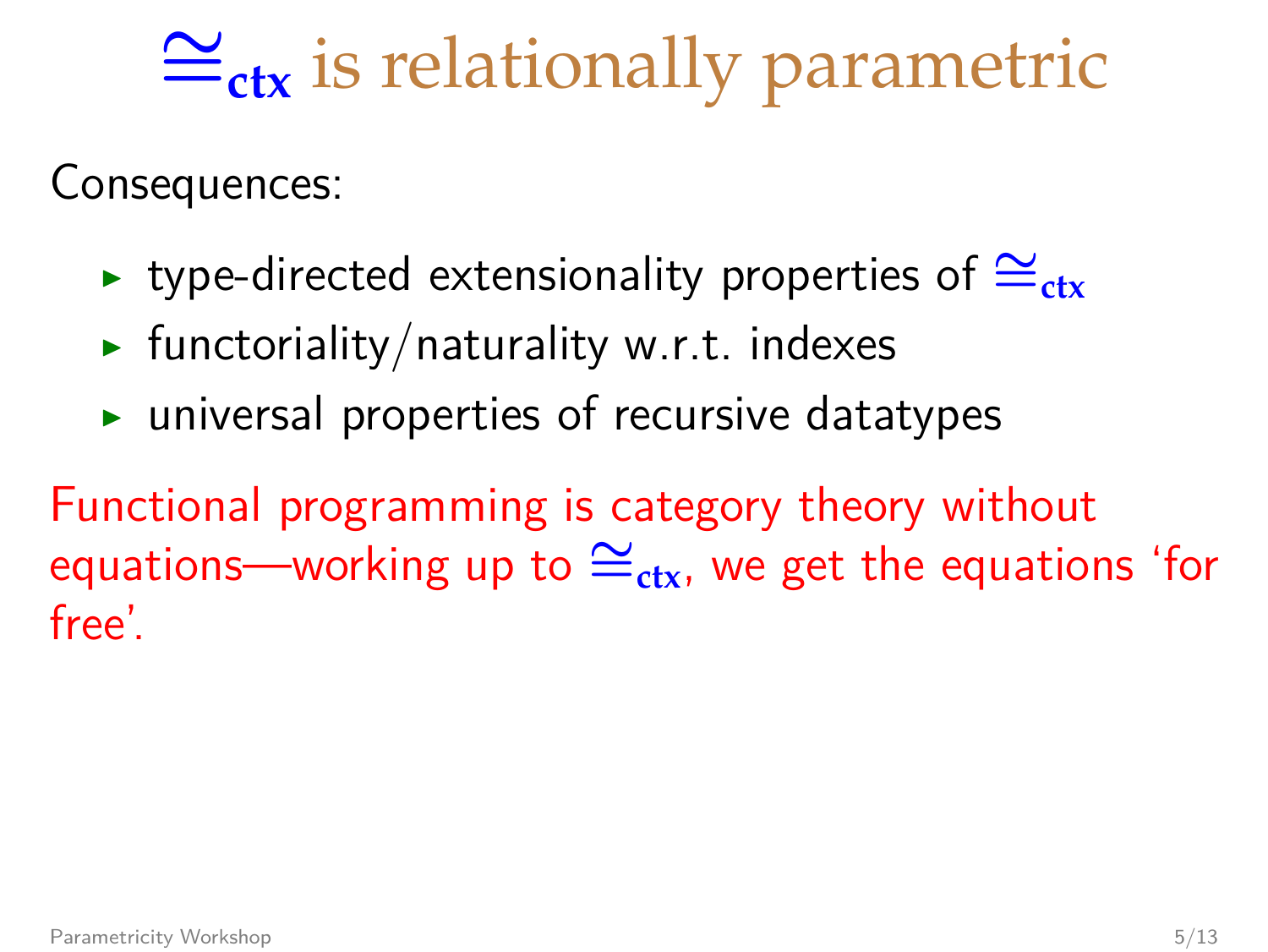<span id="page-9-0"></span>1. Define a (paramaterised) binary logical relation ∼ between programming language expressions. Make sure ∼ is compatible and adequate by construction; so  $\sim \mathsf{C} \cong_{\mathsf{ctx}}$ .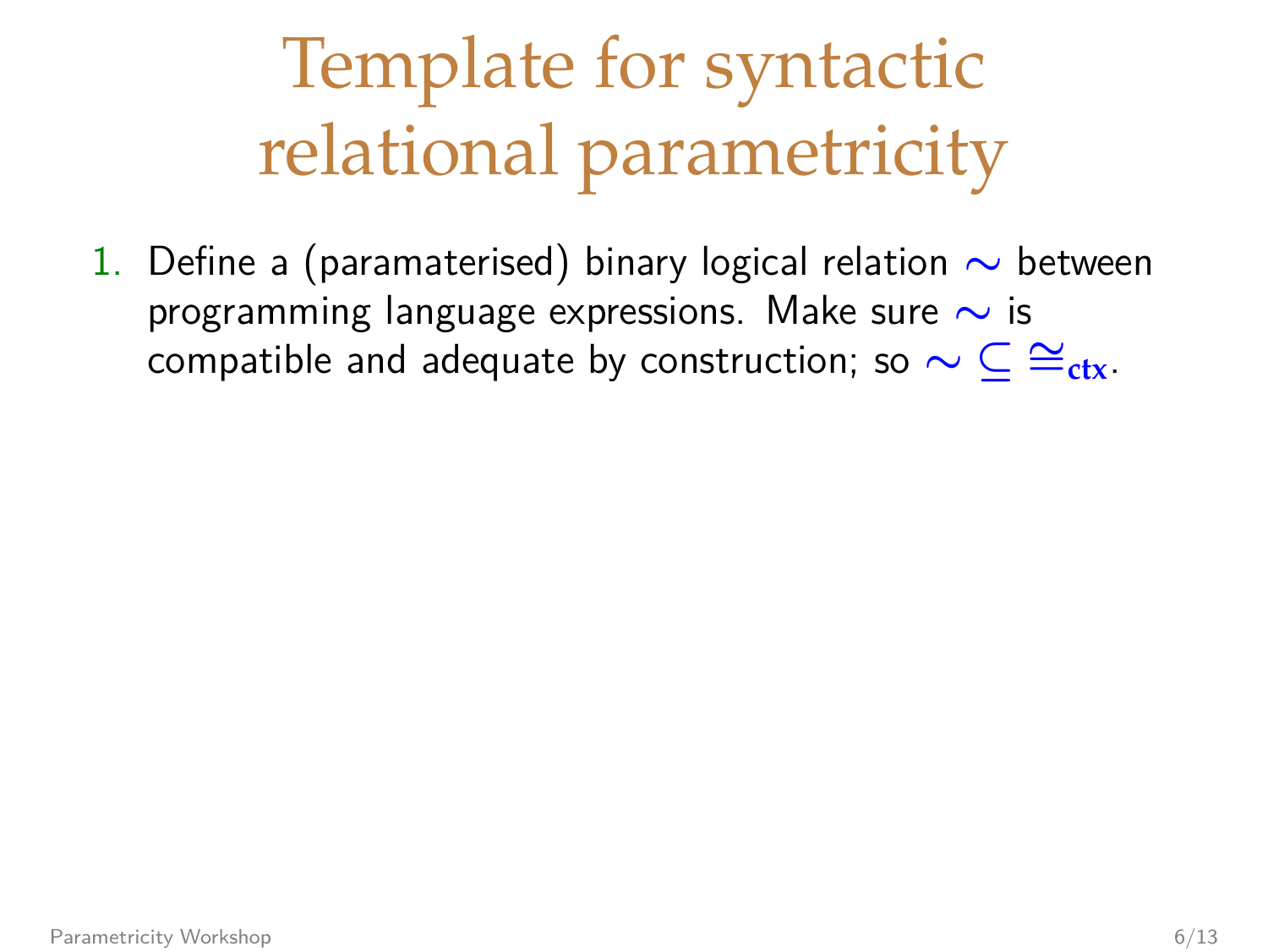- 1. Define a (paramaterised) binary logical relation ∼ between programming language expressions. Make sure ∼ is compatible and adequate by construction; so  $\sim \subset \cong_{\text{ctx}}$ .
- 2. Prove ∼ is reflexive (Fundamental Property of LRs).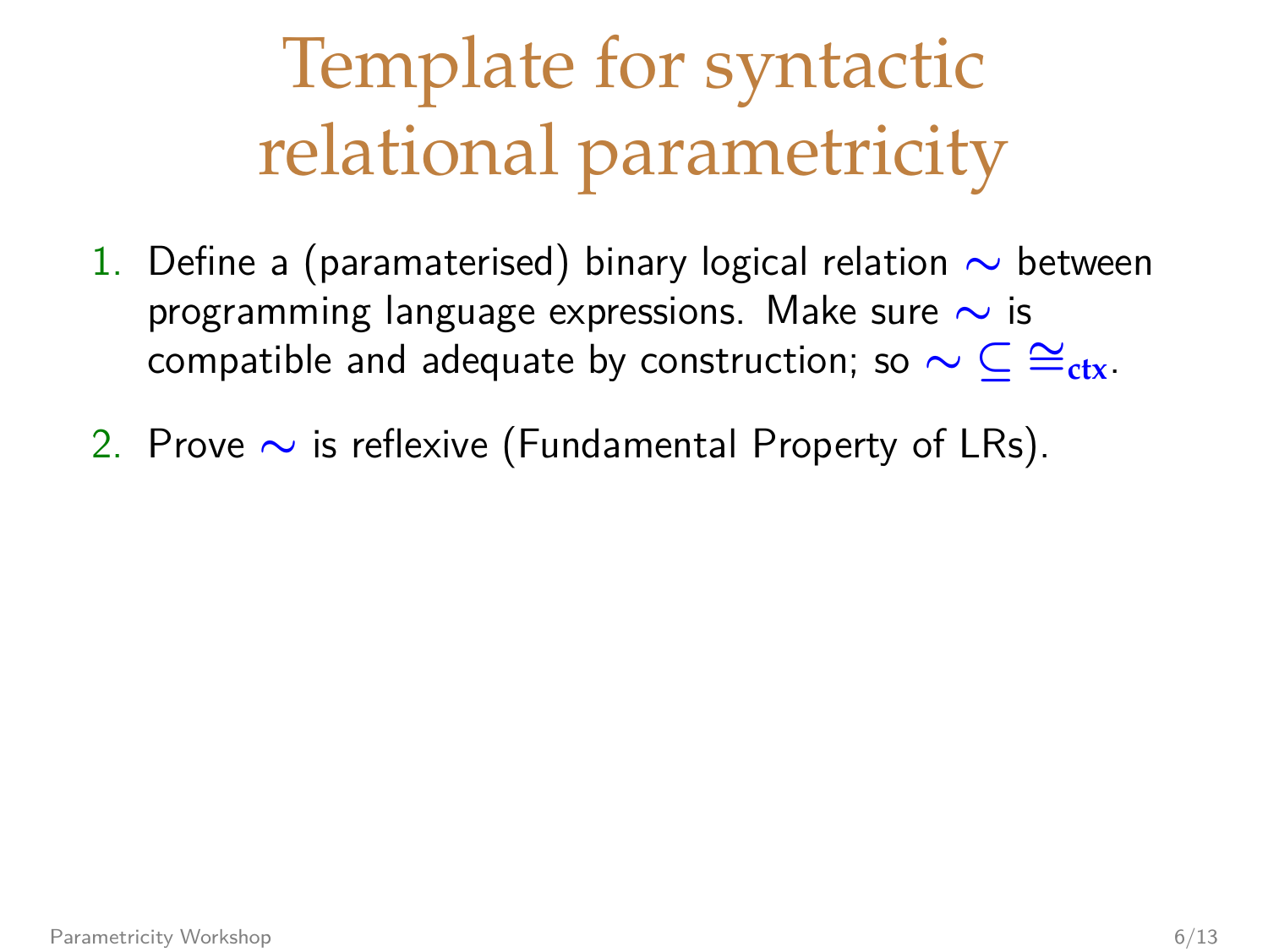- 1. Define a (paramaterised) binary logical relation ∼ between programming language expressions. Make sure ∼ is compatible and adequate by construction; so  $\sim \subset \cong_{\text{ctx}}$ .
- 2. Prove ∼ is reflexive (Fundamental Property of LRs).
- 3. Prove that  $\sim$  respects  $\cong_{\text{ctx}}$ . Hence by 2,<br>  $\cong_{\text{ctx}} = (\cong_{\text{ctx}} \circ id) \subseteq (\cong_{\text{ctx}} \circ \sim) \subseteq \sim$ .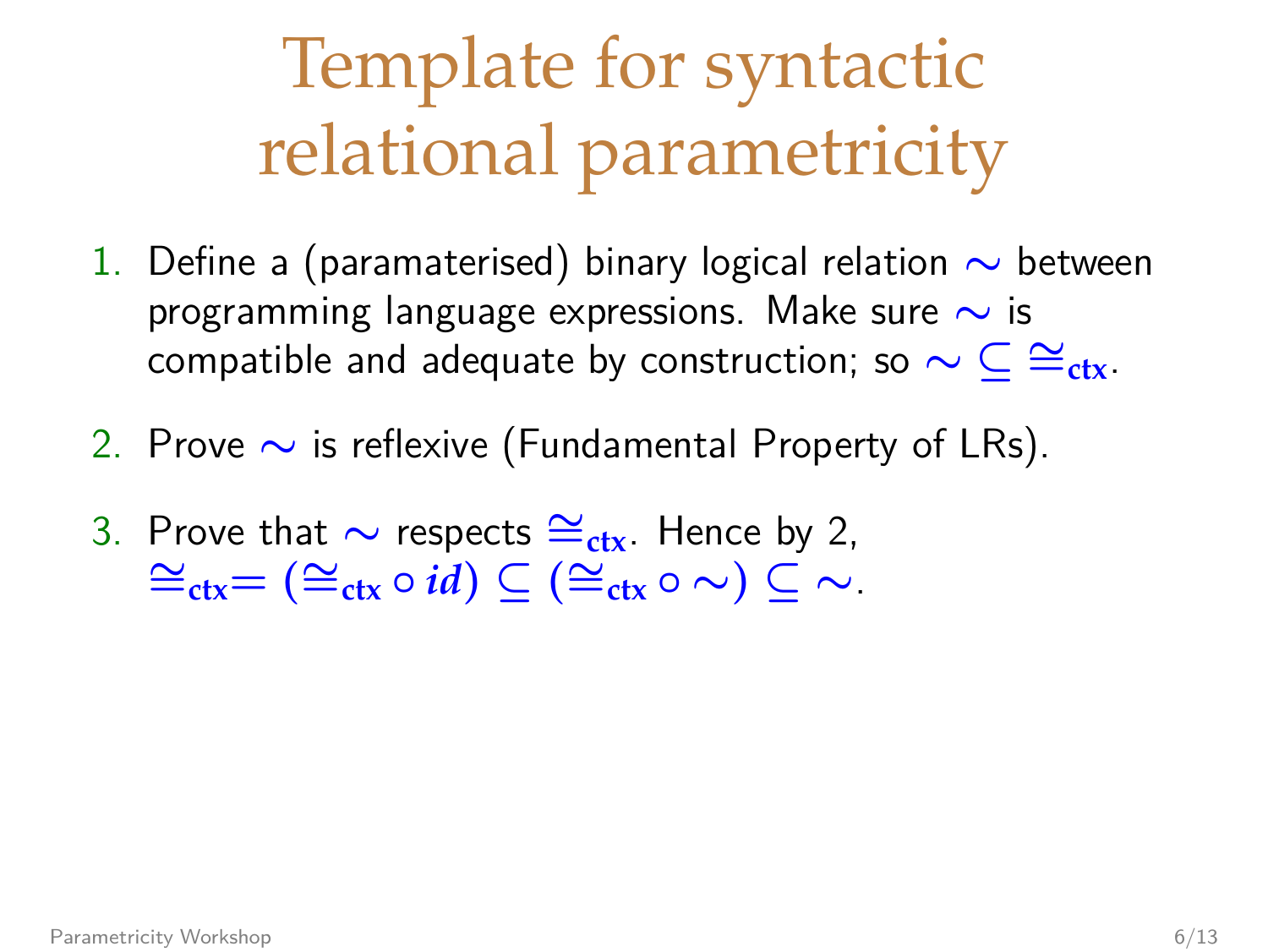- 1. Define a (paramaterised) binary logical relation ∼ between programming language expressions. Make sure ∼ is compatible and adequate by construction; so  $\sim \subset \cong_{\text{ctx}}$ .
- 2. Prove ∼ is reflexive (Fundamental Property of LRs).
- 3. Prove that  $\sim$  respects  $\cong_{\text{ctx}}$ . Hence by 2,<br>  $\cong_{\text{ctx}} = (\cong_{\text{ctx}} \circ id) \subseteq (\cong_{\text{ctx}} \circ \sim) \subseteq \sim$ .
- 4. Deduce properties of  $\cong$ <sub>ctx</sub> from [1+](#page-9-0)3. Become rich and famous.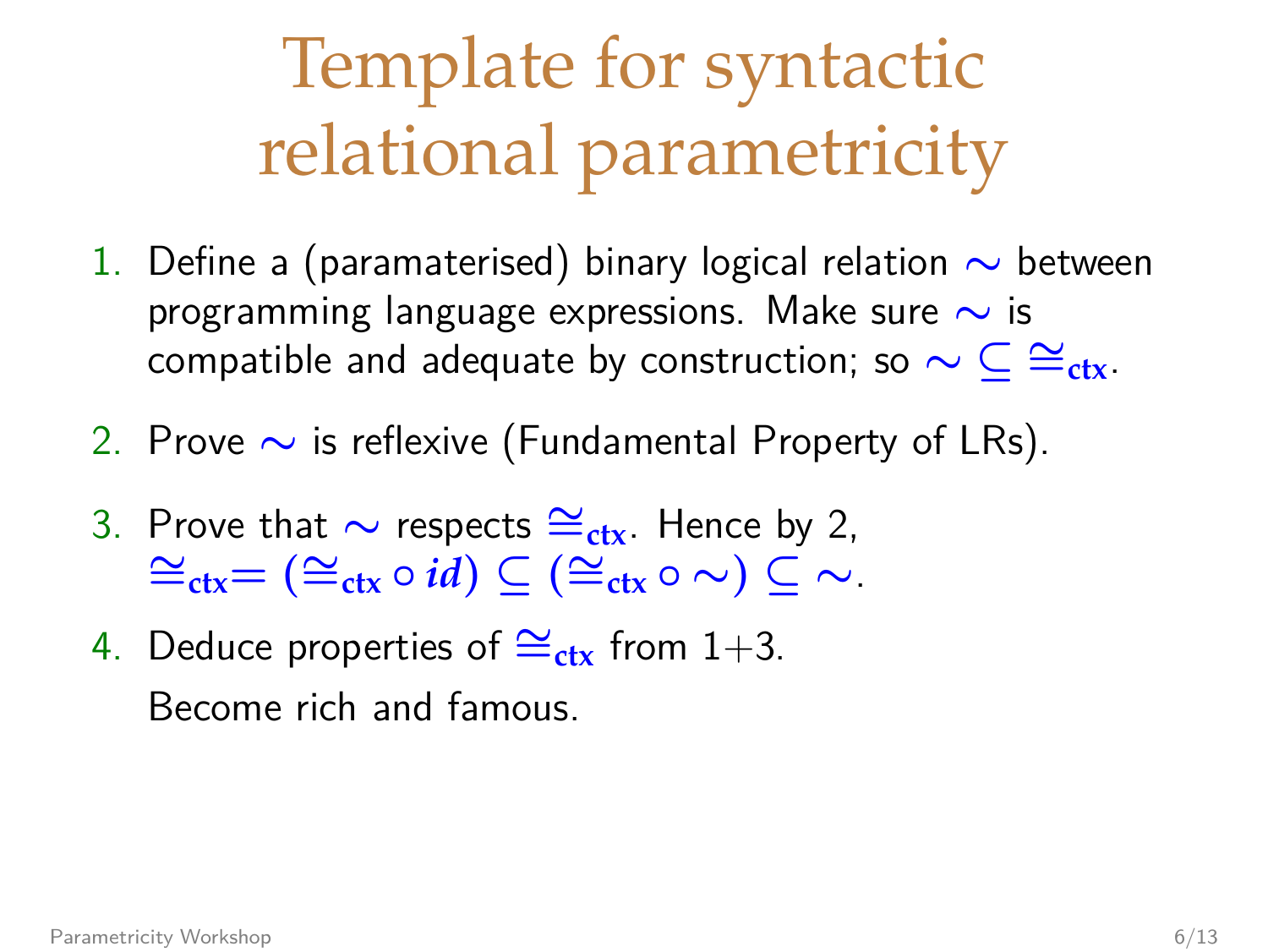- 1. Define a (paramaterised) binary logical relation ∼ between programming language expressions. Make sure ∼ is compatible and adequate by construction; so  $\sim \subset \cong_{\text{ctx}}$ .
- 2. Prove ∼ is reflexive (Fundamental Property of LRs).
- 3. Prove that  $\sim$  respects  $\cong_{\text{ctx}}$ . Hence by 2,<br>  $\cong_{\text{ctx}} = (\cong_{\text{ctx}} \circ id) \subseteq (\cong_{\text{ctx}} \circ \sim) \subseteq \sim$ .

#### **Difficulties:**

- $\blacktriangleright$  How do we ensure relations are 'respectful' (3)?
- $\blacktriangleright$  Term-level recursion makes 2 moderately hard.
- ► Type-level recursion (with -ve occurrences) makes [1](#page-9-0) very hard.

[Parametricity Workshop](#page-0-0) 6/13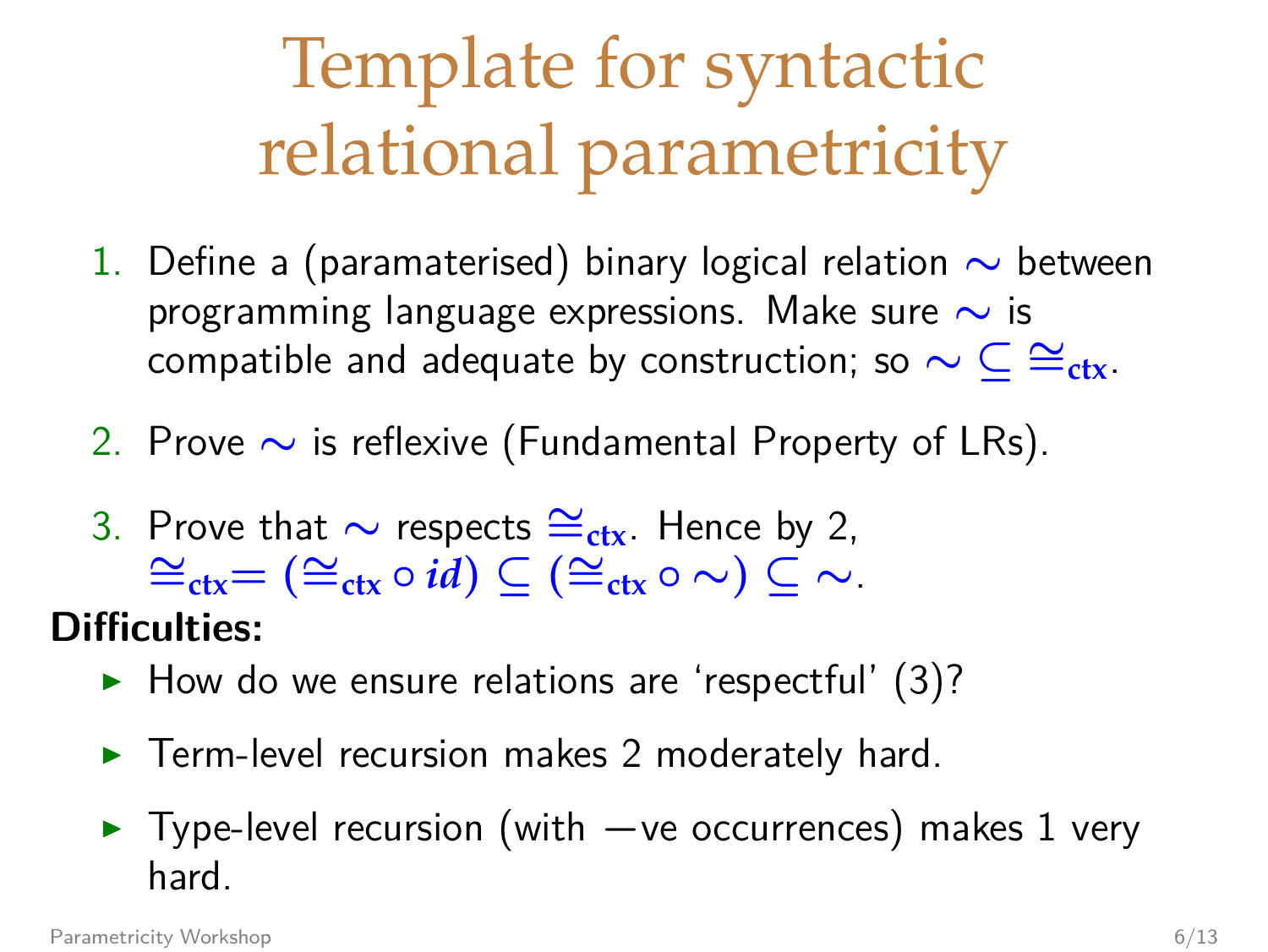- 1. Define a (paramaterised) binary logical relation ∼ between programming language expressions. Make sure ∼ is compatible and adequate by construction; so  $\sim \subset \cong_{\text{ctx}}$ .
- 2. Prove ∼ is reflexive (Fundamental Property of LRs).
- 3. Prove that  $\sim$  respects  $\cong_{\text{ctx}}$ . Hence by 2,<br>  $\cong_{\text{ctx}} = (\cong_{\text{ctx}} \circ id) \subseteq (\cong_{\text{ctx}} \circ \sim) \subseteq \sim$ .

#### **Difficulties:**

- $\triangleright$  How do we ensure relations are 'respectful' (3)? Ans: (\_)<sup>⊥⊥</sup>
- **►** Term-level recursion makes 2 moderately hard. Ans:  $(\_)^{\perp\perp}$
- $\blacktriangleright$  Type-level recursion makes [1](#page-9-0) very hard.

[Parametricity Workshop](#page-0-0) 6/13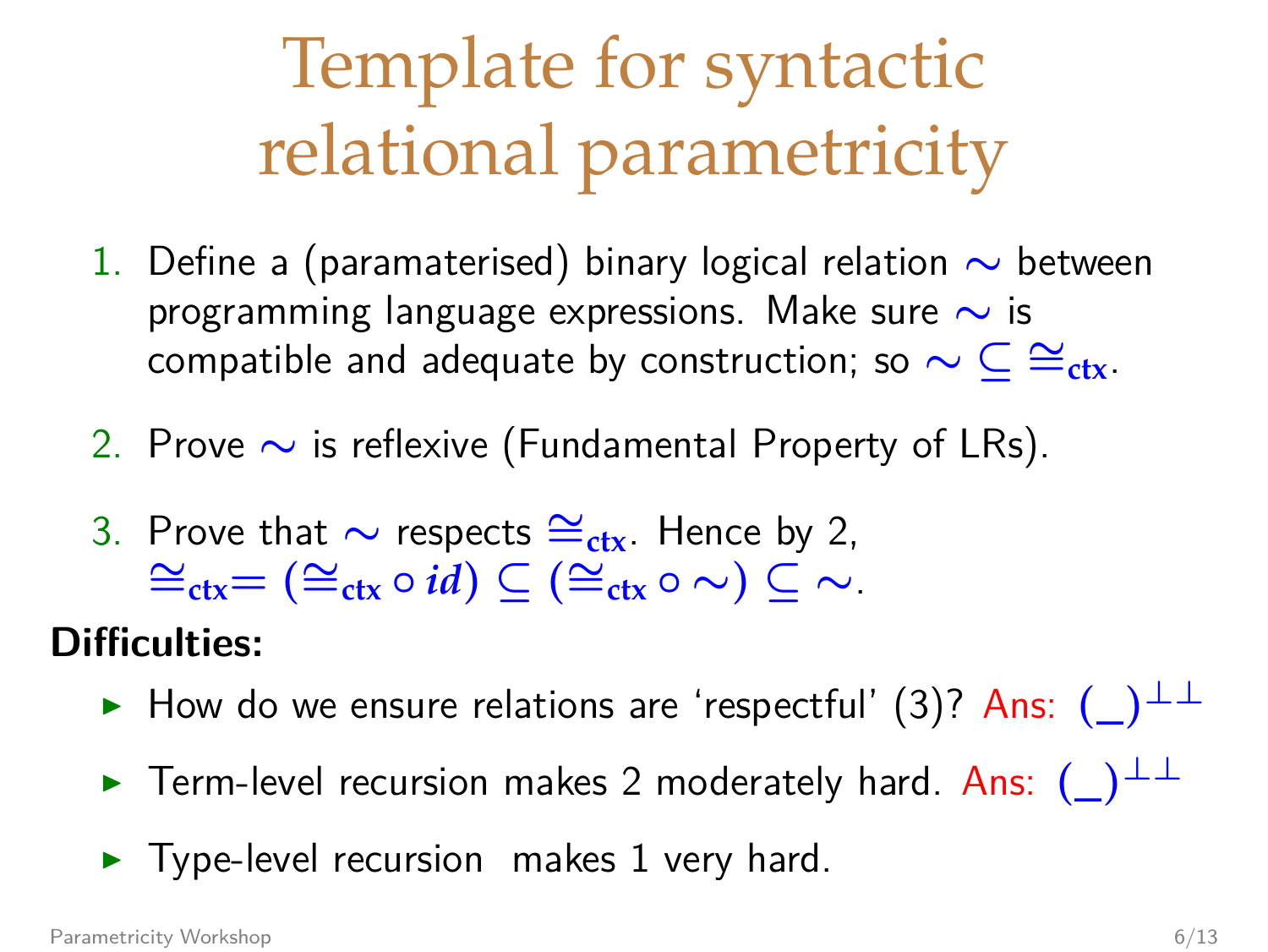Given sets *T*,  $T^*$  and relation  $\langle \underline{\hspace{0.2cm}} | \underline{\hspace{0.2cm}} \rangle \subseteq T^* \times T$ , we get a Galois connection  $P(T \times T)^{op}$  $($   $)$ <sup> $\perp$ </sup>  $\mathcal{P}(T^*\times T^*)$  $($   $)$ <sup>⊥</sup>

$$
(E, E') \in r^{\perp} \triangleq (\forall (e, e') \in r) \langle E|e \rangle \Leftrightarrow \langle E'|e' \rangle
$$
  

$$
(e, e') \in R^{\perp} \triangleq (\forall (E, E') \in R) \langle E|e \rangle \Leftrightarrow \langle E'|e' \rangle
$$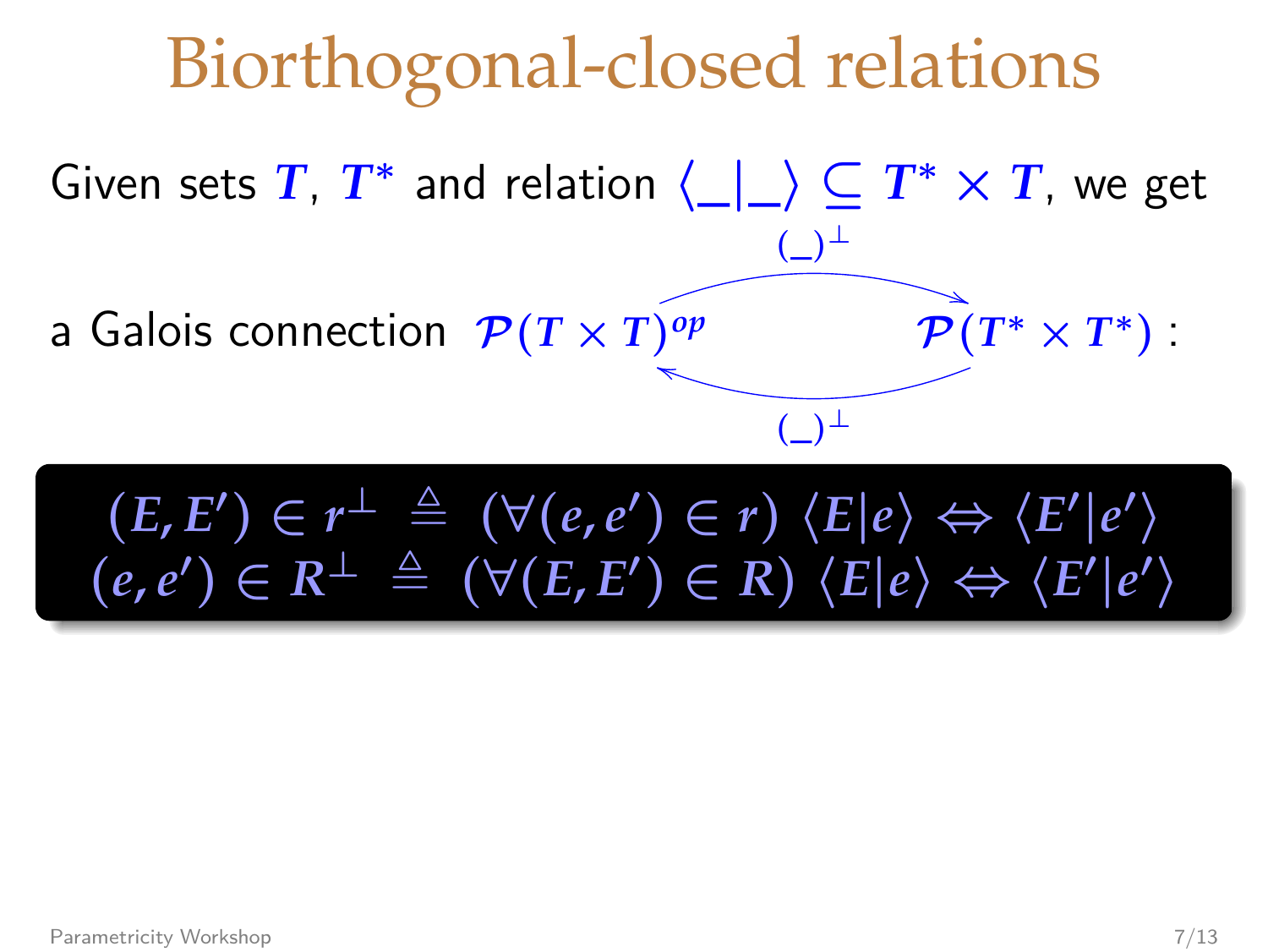Given sets *T*,  $T^*$  and relation  $\langle \underline{\hspace{0.2cm}} | \underline{\hspace{0.2cm}} \rangle \subseteq T^* \times T$ , we get a Galois connection  $P(T \times T)^{op}$ (\_)<sup>⊥</sup>  $\mathcal{P}(T^*\times T^*)$  $(\_)^{\perp}$  $r_1 \subseteq r_2 \Rightarrow r_2^{\perp} \subseteq r_1^{\perp}$ <br>  $R \subseteq r^{\perp} \Leftrightarrow r \subseteq R^{\perp}$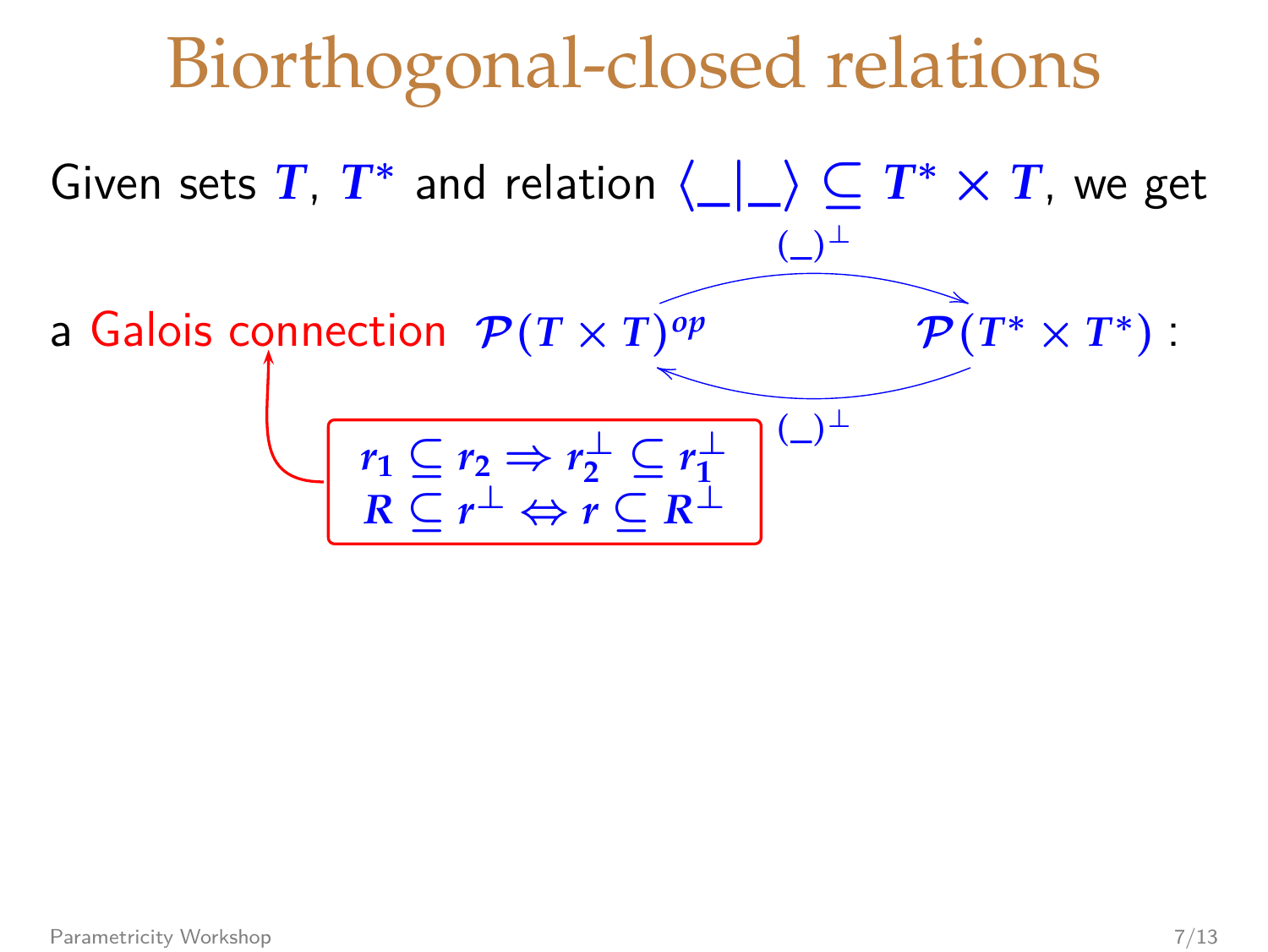Given sets *T*,  $T^*$  and relation  $\langle \_ | \_ \rangle \subseteq T^* \times T$ , we get a Galois connection  $\mathcal{P}(T \times T)^{op}$  $($   $)$ <sup> $\perp$ </sup>  $\mathcal{P}(T^*\times T^*)$  $($   $)$ <sup>⊥</sup>

#### $\perp$  ⊥-closed relations:  $r = r^{\perp \perp}$

Apply with  $T =$  terms,  $T^* =$  evaluation contexts,  $\langle \_\_\_\rangle$  $=$  termination (+observation).

For call-by-value, we have  $V \subseteq T$  and use

 $'$ valuable' relations:  $r = (r|_V)^{\perp \perp}$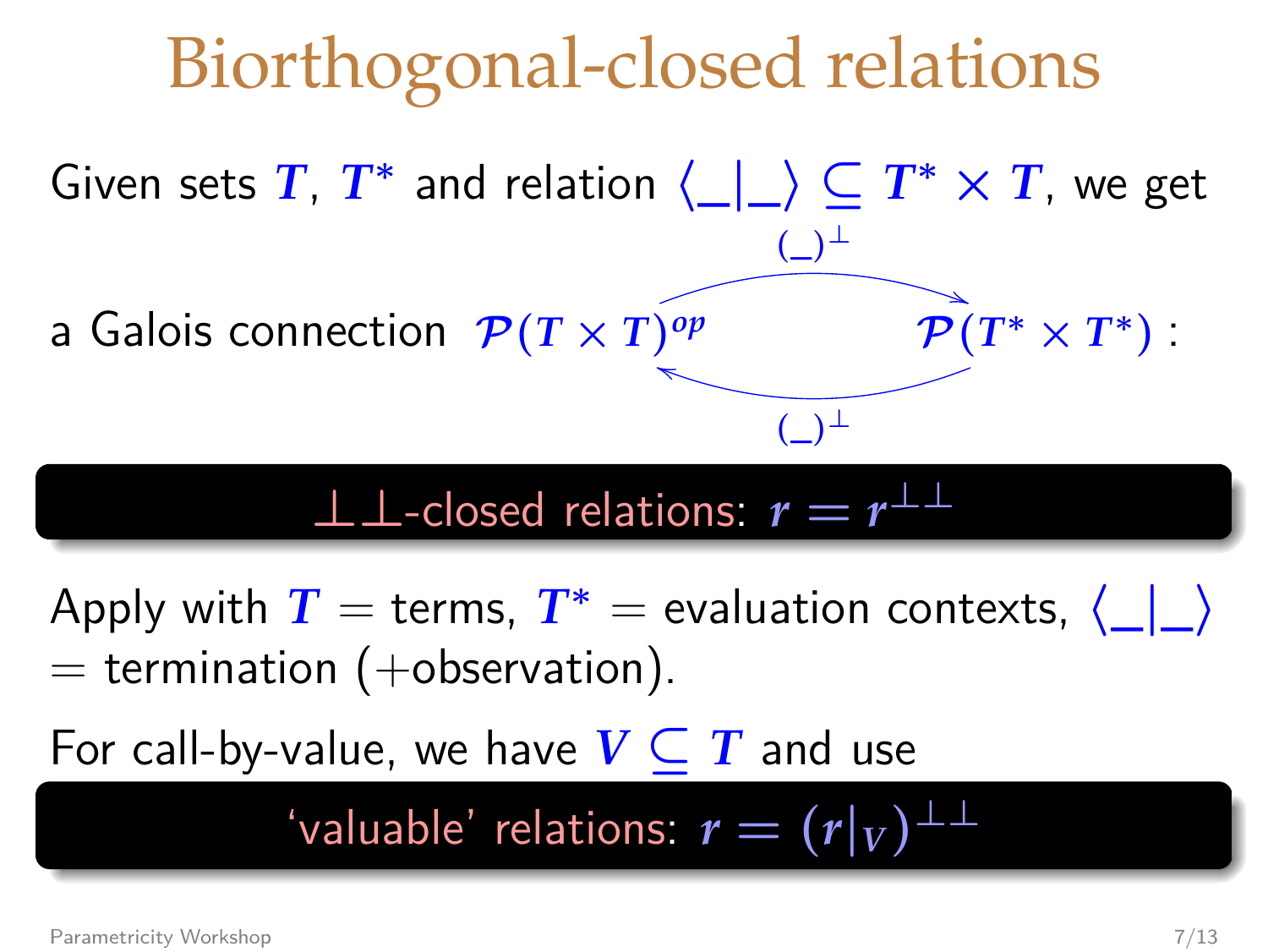Given sets *T*,  $T^*$  and relation  $\langle \_ | \_ \rangle \subseteq T^* \times T$ , we get a Galois connection  $P(T \times T)^{op}$ (\_)<sup>⊥</sup>  $\mathcal{P}(T^*\times T^*)$ (\_)<sup>⊥</sup>

#### $\perp$   $\perp$ -closed relations:  $r = r^{\perp \perp}$

Apply with  $T =$  terms,  $T^* =$  evaluation contexts,  $\langle | \rangle$  $=$  termination (+observation).

Using  $\perp \perp$ -closed relations to define  $\sim$ , magically (?) we get respectfulness (for step 3) and admissibility properties for term-level recursions (for step 2).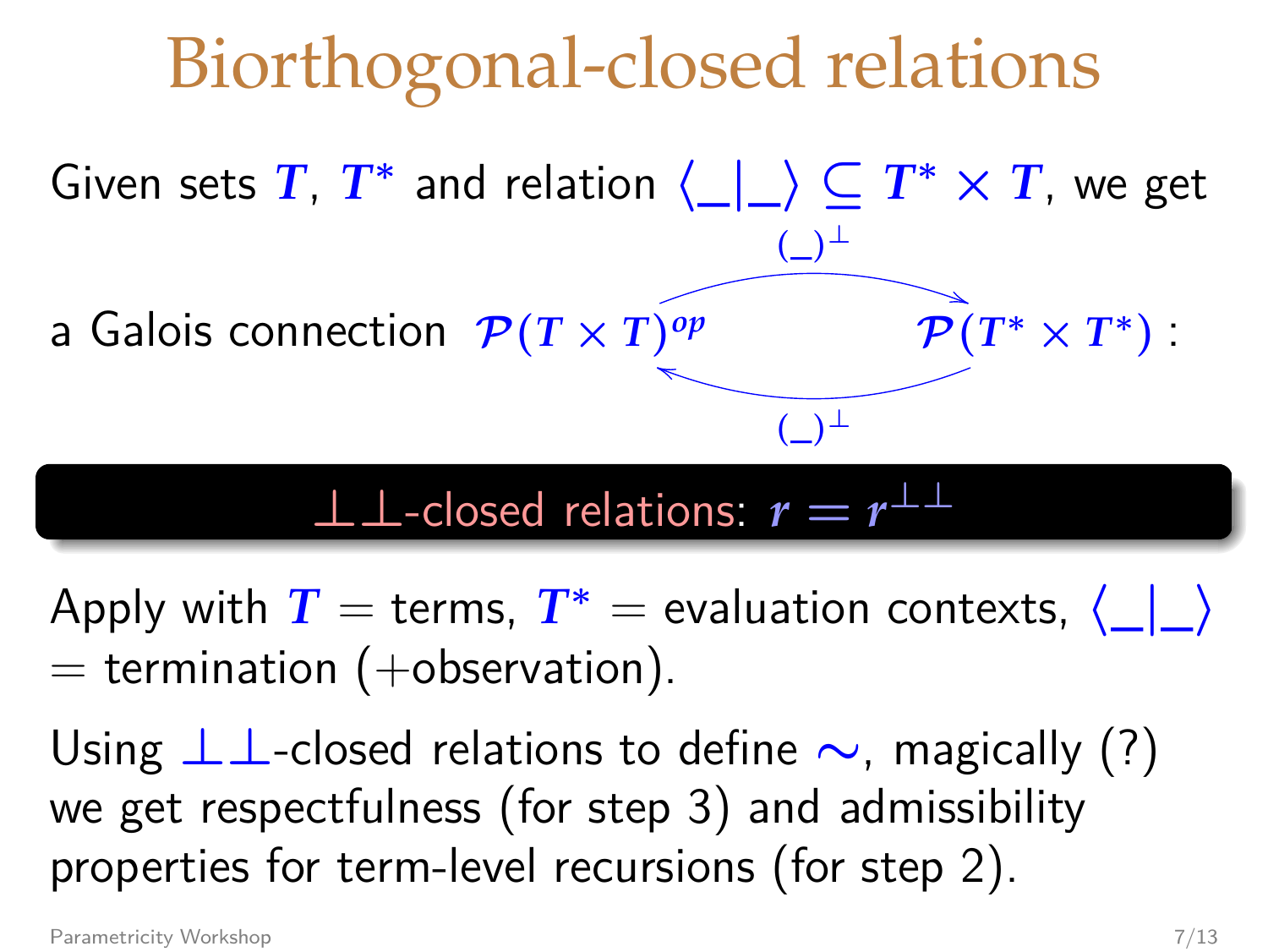- 1. Define a (paramaterised) binary logical relation ∼ between programming language expressions. Make sure ∼ is compatible and adequate by construction; so  $\sim \subset \cong_{\text{ctx}}$ .
- 2. Prove ∼ is reflexive (Fundamental Property of LRs).
- 3. Prove that  $\sim$  respects  $\cong_{\text{ctx}}$ . Hence by 2,<br>  $\cong_{\text{ctx}} \subset (\cong_{\text{ctx}} \circ \sim) \subset \sim$ .

#### **Difficulties:**

- $\triangleright$  How do we ensure relations are 'respectful' (3)? Ans:  $(\_)^{\perp\perp}$
- $\triangleright$  Term-level recursion makes 2 moderately hard. Ans:  $(\_)^{\perp\perp}$
- $\blacktriangleright$  Type-level recursion makes [1](#page-9-0) very hard.

[Parametricity Workshop](#page-0-0) 8/13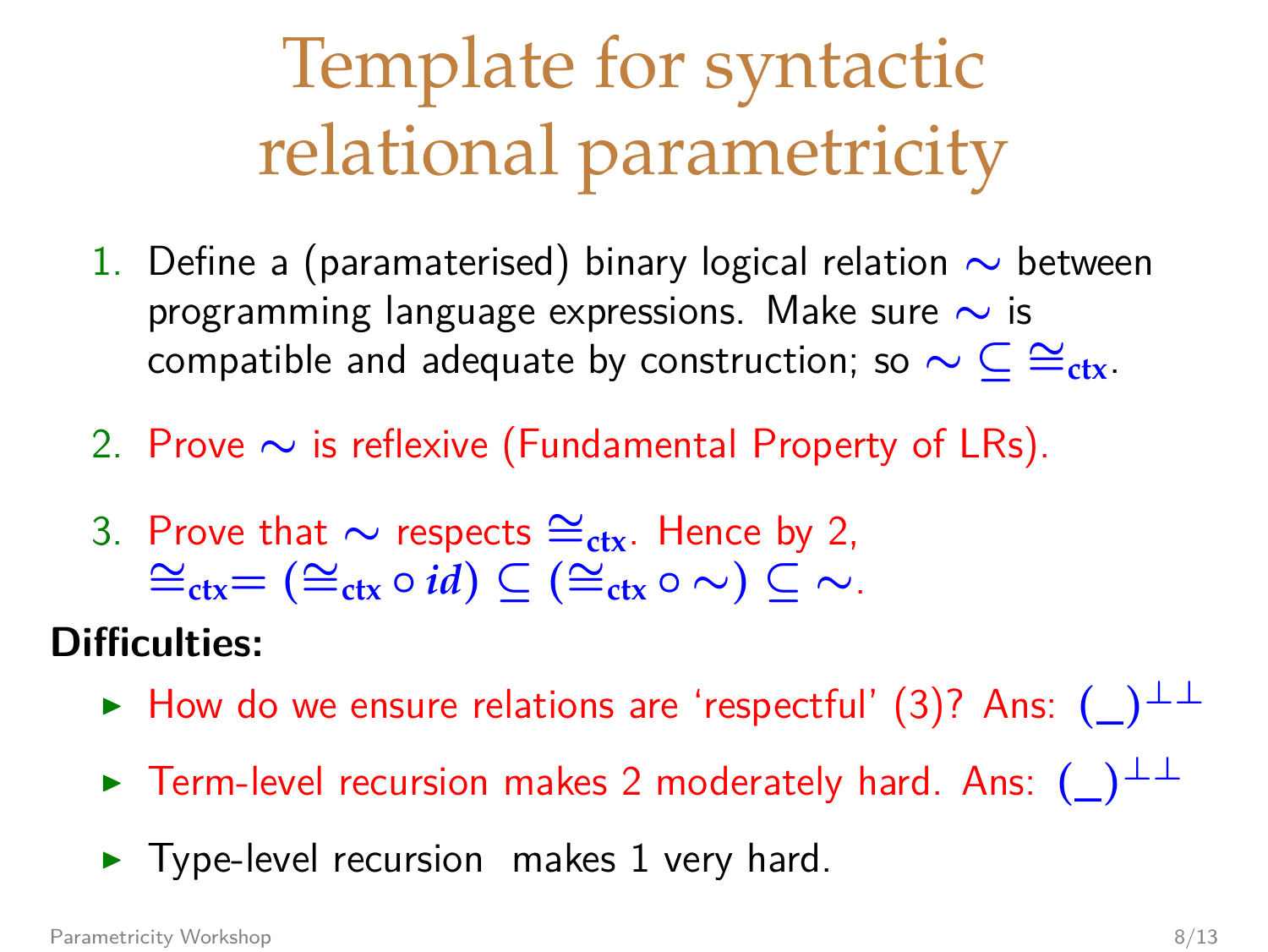1. Define a (paramaterised) binary logical relation ∼ between programming language expressions. Make sure  $\sim$  is

<u>companies and advertised relations</u> were first used for relational and <sup>2</sup> ctx. 2. pp 227–273 (CUP 1998)] & [AMP, MSCS 10(2000) parametricity results in [AMP+Stark, HOOTS book, 321-359]; but the technique goes back (at least) to Girard's

3. Prove that  $\frac{3z_1 - 339}{2z_1 - 339}$ ; but the technique goes back (at least) and  $\frac{1}{z}$  communication proof for Linear Logic, to Krivine, normalization proof for Linear Logic, to Krivine, to . . .

#### **Difficulties:**

- $\triangleright$  How do we ensure relations are 'respectful' (3)? Ans:  $(\rfloor)$
- **EXECTE TERM-Level recursion makes 2 moderately hard. Ans: ()**
- $\blacktriangleright$  Type-level recursion makes [1](#page-9-0) very hard.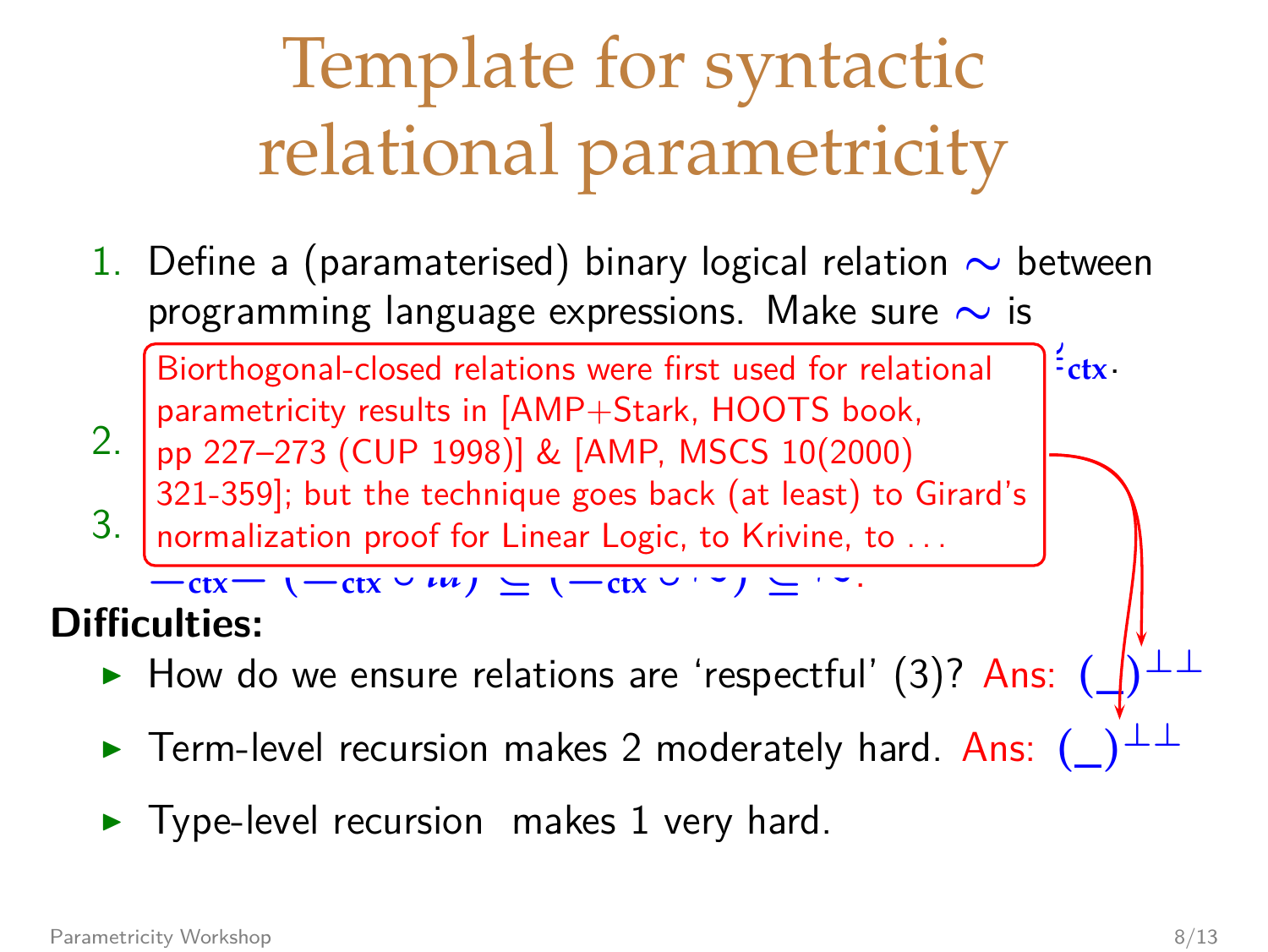1. Define a (paramaterised) binary logical relation ∼ between programming language expressions. Make sure  $\sim$  is compatible and adequate by construction; so  $\sim \mathsf{C} \cong_{\mathsf{ctx}}$ .

**Difficulties:**

#### $\triangleright$  Type-level recursion makes [1](#page-9-0) very hard.

[Parametricity Workshop](#page-0-0) 8/13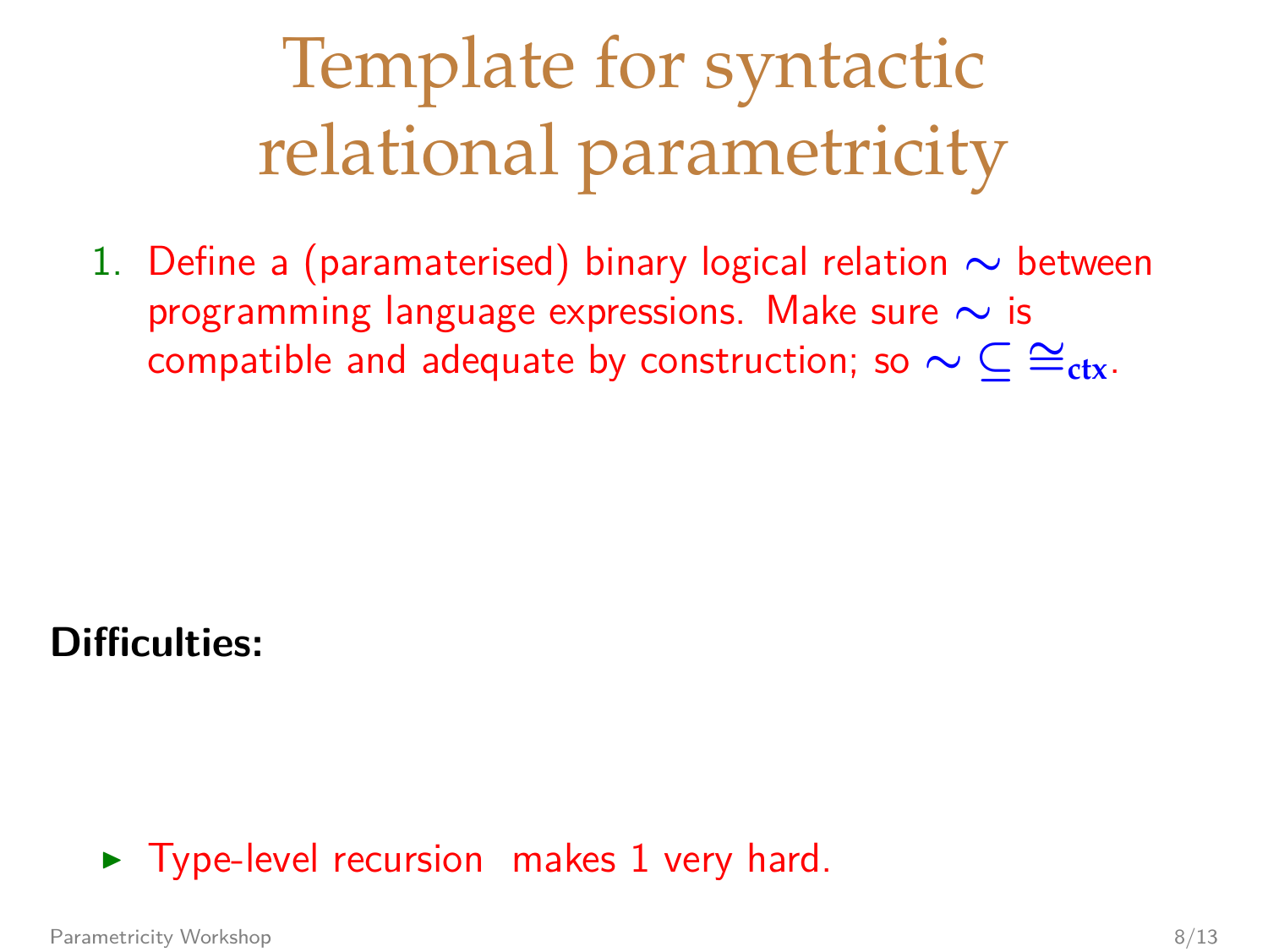**Untyped cbv** *λ***-calculus**  $V$ alues  $v \in V$   $:= x, f$ | fun( $f x = e$ ) Expressions  $e \in \Lambda$   $:= v$ | *v v*  $let x = e$  in  $e$ Frame stacks  $E \in \Lambda^*$  ::= **Id**  $E \circ (x \to e)$  $\overline{\mathsf{Termination}\, \frac{}{\langle \mathsf{Id} | v\rangle}}$  $\langle E|e[v/x]\rangle$  $\sqrt{(E \circ (x \to e)) |v\rangle}$  $\langle E \circ (x \to e) | e' \rangle$  $\frac{\sqrt{E}}{\sqrt{E}}$  let  $x = e$  in  $e'$  etc.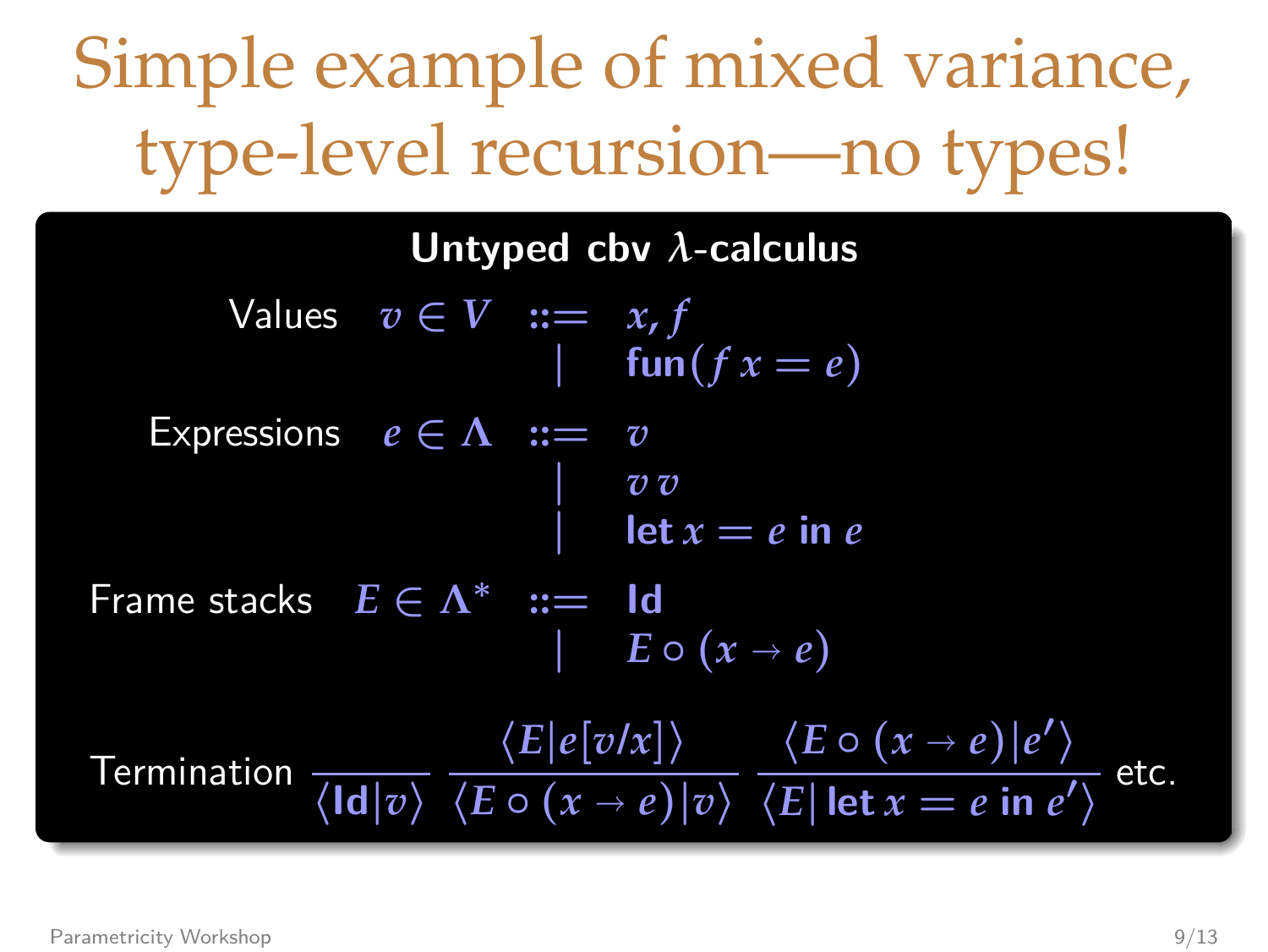Want relation  $\triangleleft$  on closed values/expressions/frame stacks satisfying:

For 
$$
v = \text{fun}(fx = e)
$$
 &  $v' = \text{fun}(fx = e')$ :  
\n $v \triangleleft v' \Leftrightarrow (\forall v_1, v_1') \ v_1 \triangleleft v_1' \Rightarrow$   
\n $e[v/f, v_1/x] \triangleleft e'[v'/f, v_1'/x]$ 

 $e \lhd e' \Leftrightarrow (\forall E, E') \ E \lhd E' \Rightarrow \langle E | e \rangle \Rightarrow \langle E' | e' \rangle$ 

 $\blacktriangleright$   $E \triangleleft E' \Leftrightarrow (\forall v, v') v \triangleleft v' \Rightarrow \langle E | v \rangle \Rightarrow \langle E' | v' \rangle$ 

For then after some work we get  $\triangleleft \cap \triangleleft^{op} = \cong_{\text{ctx}}$  and become rich & famous.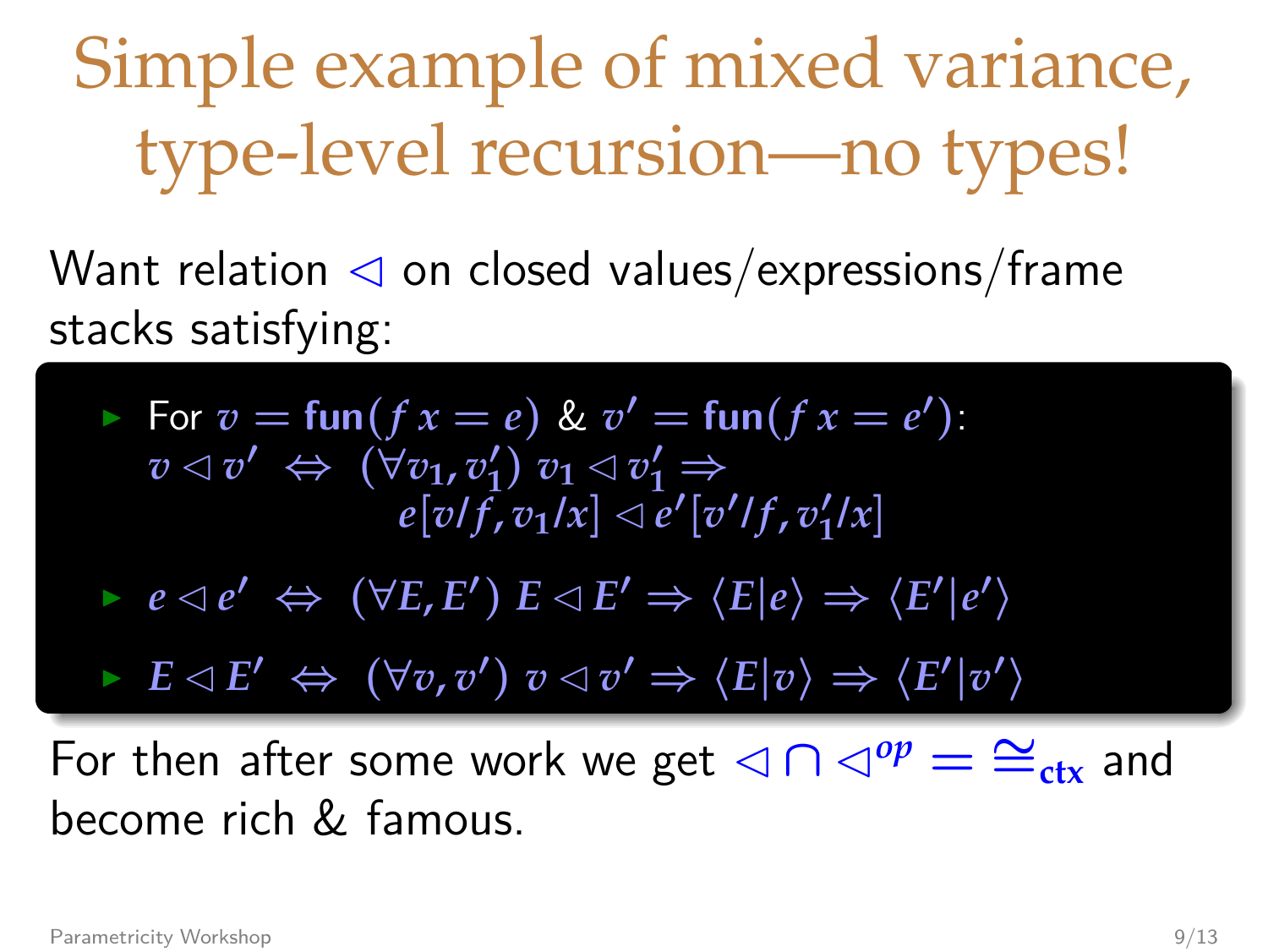Want relation  $\triangleleft$  on closed values/expressions/frame stacks satisfying:

For 
$$
v = \text{fun}(fx = e)
$$
 &  $v' = \text{fun}(fx = e')$ :  
\n $v \triangleleft v' \Leftrightarrow (\forall v_1, v'_1) v_1 \triangleleft v'_1 \Rightarrow$   
\n $e[v/f, v_1/x] \triangleleft e'[v'/f, v'_1/x]$ 

 $e \lhd e' \Leftrightarrow (\forall E, E') \ E \lhd E' \Rightarrow \langle E | e \rangle \Rightarrow \langle E' | e' \rangle$ 

 $\blacktriangleright$   $E \triangleleft E' \Leftrightarrow (\forall v, v') v \triangleleft v' \Rightarrow \langle E | v \rangle \Rightarrow \langle E' | v' \rangle$ 

But how to define such a relation  $\triangleleft$ ? (Note the occurrence of  $\triangleleft \Rightarrow \triangleleft$ .)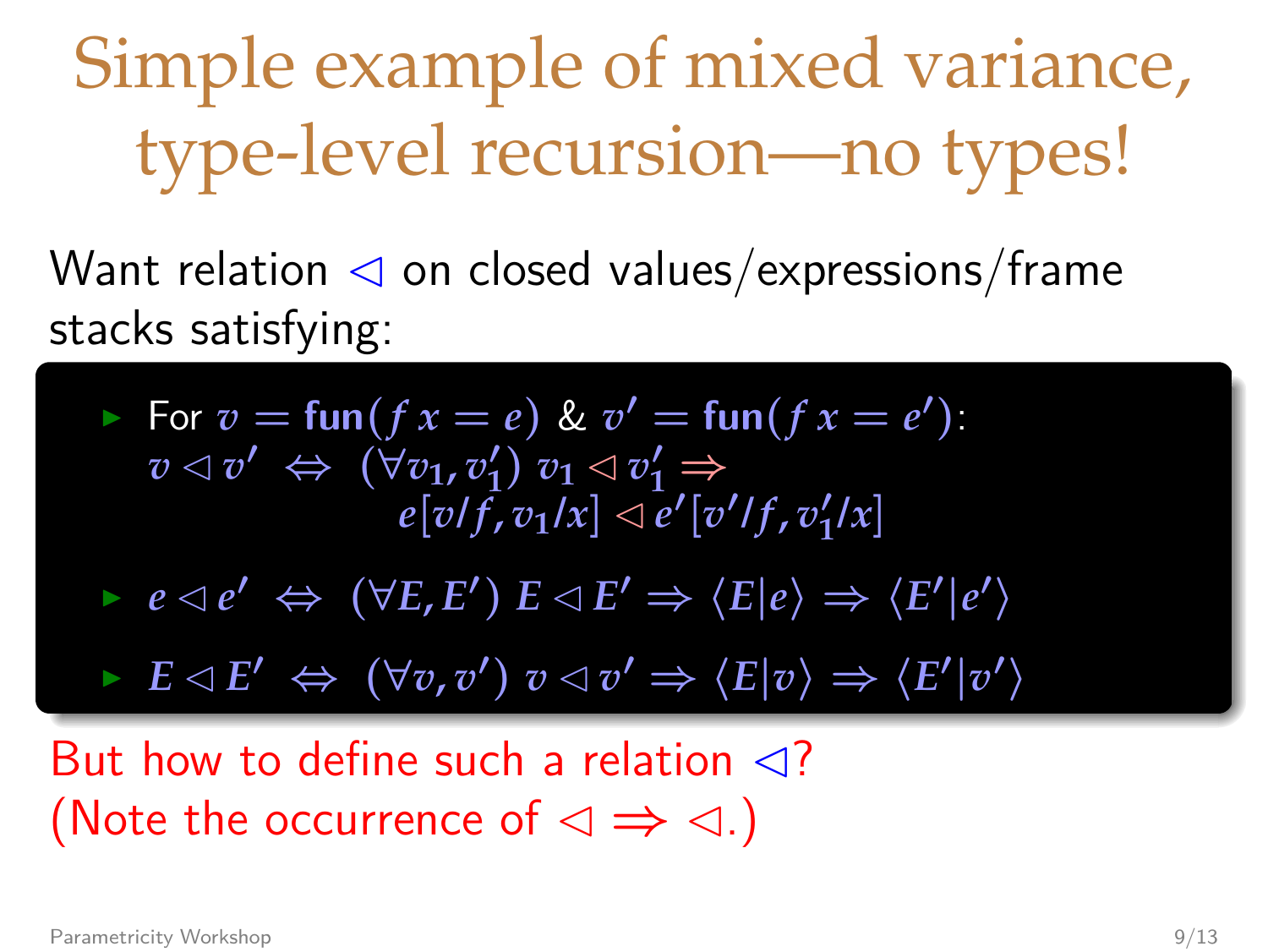Step-indexed version the logical relation:

For 
$$
v = \text{fun}(f x = e)
$$
 &  $v' = \text{fun}(f x = e')$ :  
\n $v \triangleleft_n v' \triangleq (\forall m < n)(\forall v_1, v'_1) \ v_1 \triangleleft_m v'_1 \Rightarrow$   
\n $e[v/f, v_1/x] \triangleleft_m e'[v'/f, v'_1/x]$   
\n $e \triangleleft_n e' \triangleq (\forall m \leq n)(\forall E, E') \ E \triangleleft_m E' \Rightarrow$   
\n $\langle E|e \rangle_m \Rightarrow \langle E'|e' \rangle$ 

$$
\vdash E \lhd_n E' \triangleq (\forall m \leq n)(\forall v, v') v \lhd_m v' \Rightarrow \langle E|v\rangle_m \Rightarrow \langle E'|v'\rangle
$$

where  $\langle E|e\rangle_n$  means termination in at most *n* steps.

[Parametricity Workshop](#page-0-0) 9/13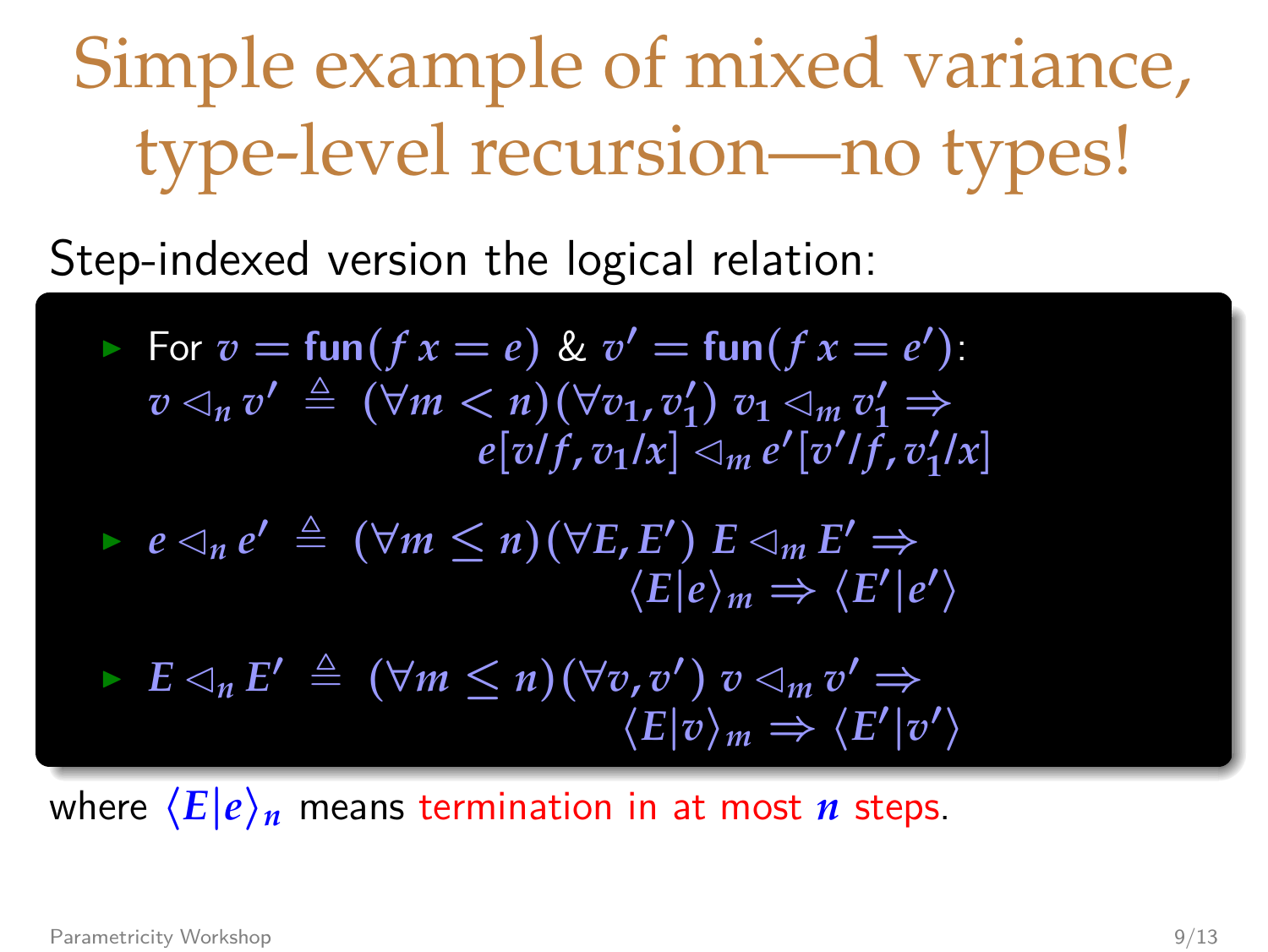$\langle E|e\rangle_m \rightarrow$ 

Step-indexed version the logical relation:

\n- \n
$$
\text{For } v = \text{fun}(f \, x = e) \, \& v' = \text{fun}(f \, x = e'):
$$
\n
$$
v \triangleleft_n v' \triangleq (\forall m < n)(\forall v_1, v'_1) \, v_1 \triangleleft_m v'_1 \Rightarrow e[v/f, v_1/x] \triangleleft_m e'[v'/f, v'_1/x]
$$
\n
\n- \n
$$
e \triangleleft_n e' \triangleq (\forall m \leq n)(\forall E, E') \, E \triangleleft_m E' \Rightarrow \langle E|e \rangle_m \Rightarrow \langle E'|e' \rangle
$$
\n
\n

$$
\vdash E \lhd_n E' \triangleq (\forall m \leq n)(\forall v, v') \ v \lhd_m v' \Rightarrow \langle E|v \rangle_m \Rightarrow \langle E'|v' \rangle
$$

defined by well-founded recursion for  $(\omega, <)$ .

[Parametricity Workshop](#page-0-0) 9/13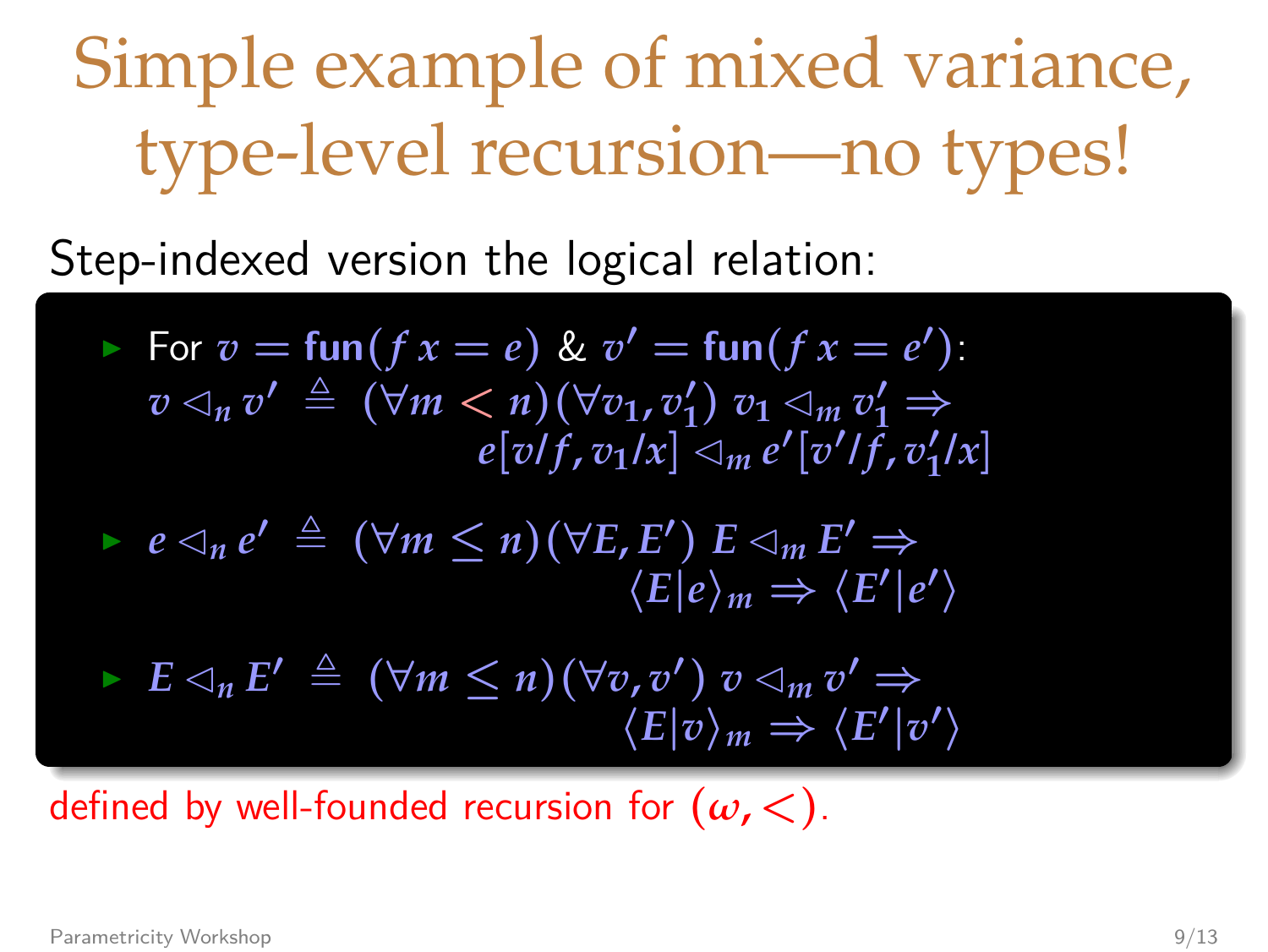Step-indexed version the logical relation:

**Theorem.** 
$$
\cong_{\text{ctx}} = \text{dim} \otimes \text{dim} \otimes \text{dim} \otimes \text{dim} \otimes \text{dim} \otimes \text{dim} \otimes \text{dim} \otimes \text{dim} \otimes \text{dim} \otimes \text{dim} \otimes \text{dim} \otimes \text{dim} \otimes \text{dim} \otimes \text{dim} \otimes \text{dim} \otimes \text{dim} \otimes \text{dim} \otimes \text{dim} \otimes \text{dim} \otimes \text{dim} \otimes \text{dim} \otimes \text{dim} \otimes \text{dim} \otimes \text{dim} \otimes \text{dim} \otimes \text{dim} \otimes \text{dim} \otimes \text{dim} \otimes \text{dim} \otimes \text{dim} \otimes \text{dim} \otimes \text{dim} \otimes \text{dim} \otimes \text{dim} \otimes \text{dim} \otimes \text{dim} \otimes \text{dim} \otimes \text{dim} \otimes \text{dim} \otimes \text{dim} \otimes \text{dim} \otimes \text{dim} \otimes \text{dim} \otimes \text{dim} \otimes \text{dim} \otimes \text{dim} \otimes \text{dim} \otimes \text{dim} \otimes \text{dim} \otimes \text{dim} \otimes \text{dim} \otimes \text{dim} \otimes \text{dim} \otimes \text{dim} \otimes \text{dim} \otimes \text{dim} \otimes \text{dim} \otimes \text{dim} \otimes \text{dim} \otimes \text{dim} \otimes \text{dim} \otimes \text{dim} \otimes \text{dim} \otimes \text{dim} \otimes \text{dim} \otimes \text{dim} \otimes \text{dim} \otimes \text{dim} \otimes \text{dim} \otimes \text{dim} \otimes \text{dim} \otimes \text{dim} \otimes \text{dim} \otimes \text{dim} \otimes \text{dim} \otimes \text{dim} \otimes \text{dim} \otimes \text{dim} \otimes \text{dim} \otimes \text{dim} \otimes \text{dim} \otimes \text{dim} \otimes \text{dim} \otimes \text{dim} \otimes \text{dim} \otimes \text{dim} \otimes \text{dim} \otimes \text{dim} \otimes \text{dim} \otimes \text{dim} \otimes \text{dim} \otimes \text{dim} \otimes \text{dim} \otimes \text{
$$

[For details, see tutorial by AMP in Ahmed, Benton, Birkedal and Hofmann (eds), Modelling, Controlling and Reasoning About State, Dagstuhl Seminar Proceedings 10351 (2010).]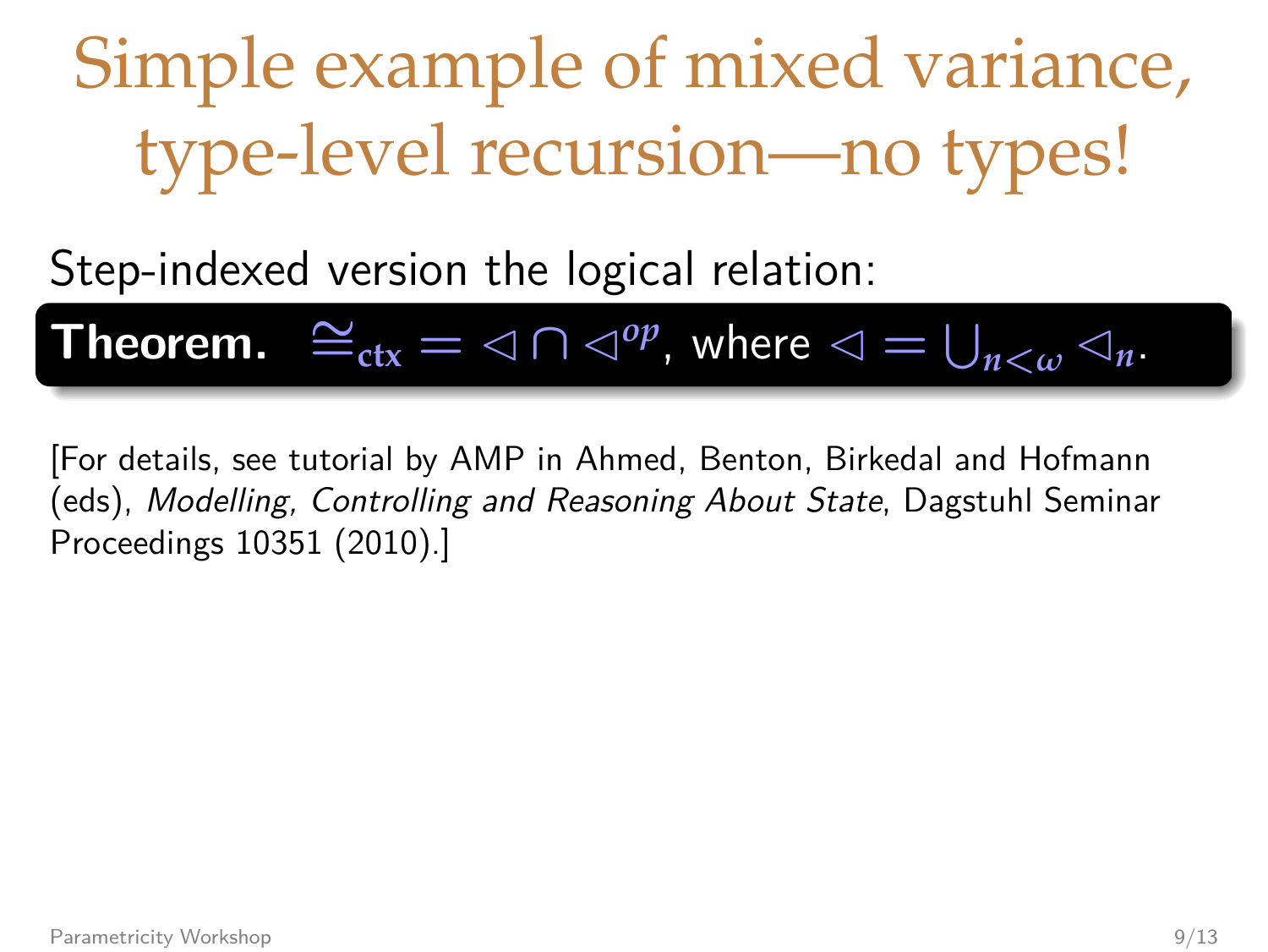### Step-indexed relations

► When Appel & McAllester first introduced the technique, it seemed too intensional to be useful for proving (extensional) properties of  $\cong_{\text{ctx}}$ . Ahmed [ESOP 2006] proved otherwise.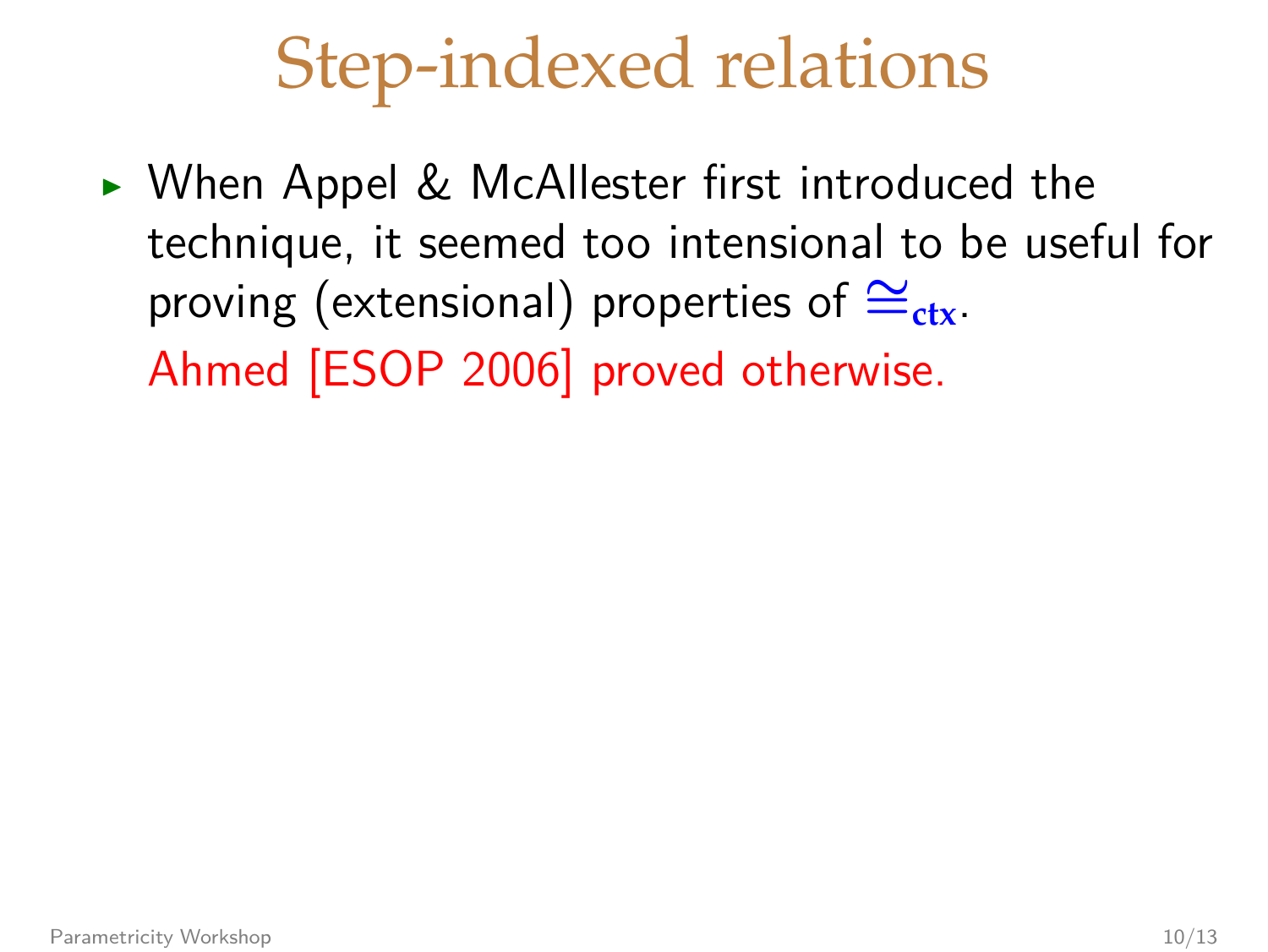### Step-indexed relations

- ► When Appel & McAllester first introduced the technique, it seemed too intensional to be useful for proving (extensional) properties of  $\cong_{\text{ctx}}$ . Ahmed [ESOP 2006] proved otherwise.
- ▶ Benton-Hur [ICFP 2009], Dreyer-Neis-Birkedal [ICFP 2010] combined step-indexing with use of biorthogonal closure.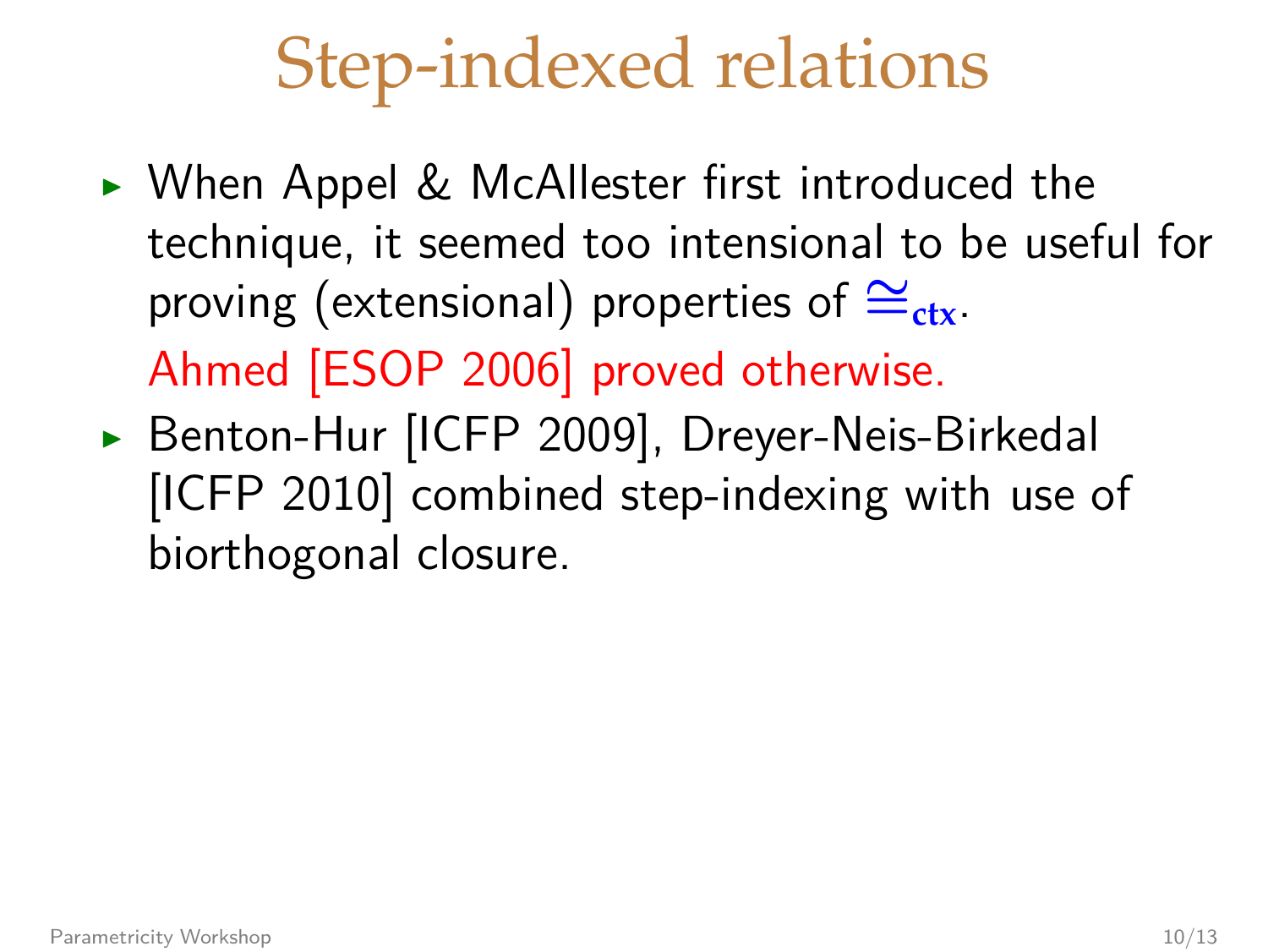### Step-indexed relations

- ► When Appel & McAllester first introduced the technique, it seemed too intensional to be useful for proving (extensional) properties of  $\cong_{\text{ctx}}$ . Ahmed [ESOP 2006] proved otherwise.
- ▶ Benton-Hur [ICFP 2009], Dreyer-Neis-Birkedal [ICFP 2010] combined step-indexing with use of biorthogonal closure.
- $\triangleright$  Big win over previous methods (e.g. do not have to change the language by adding syntactic projections).

I consider Exercise 7.8.1 in my chapter in ATTAPL (marked [∗∗∗∗ **...**]) to be answered!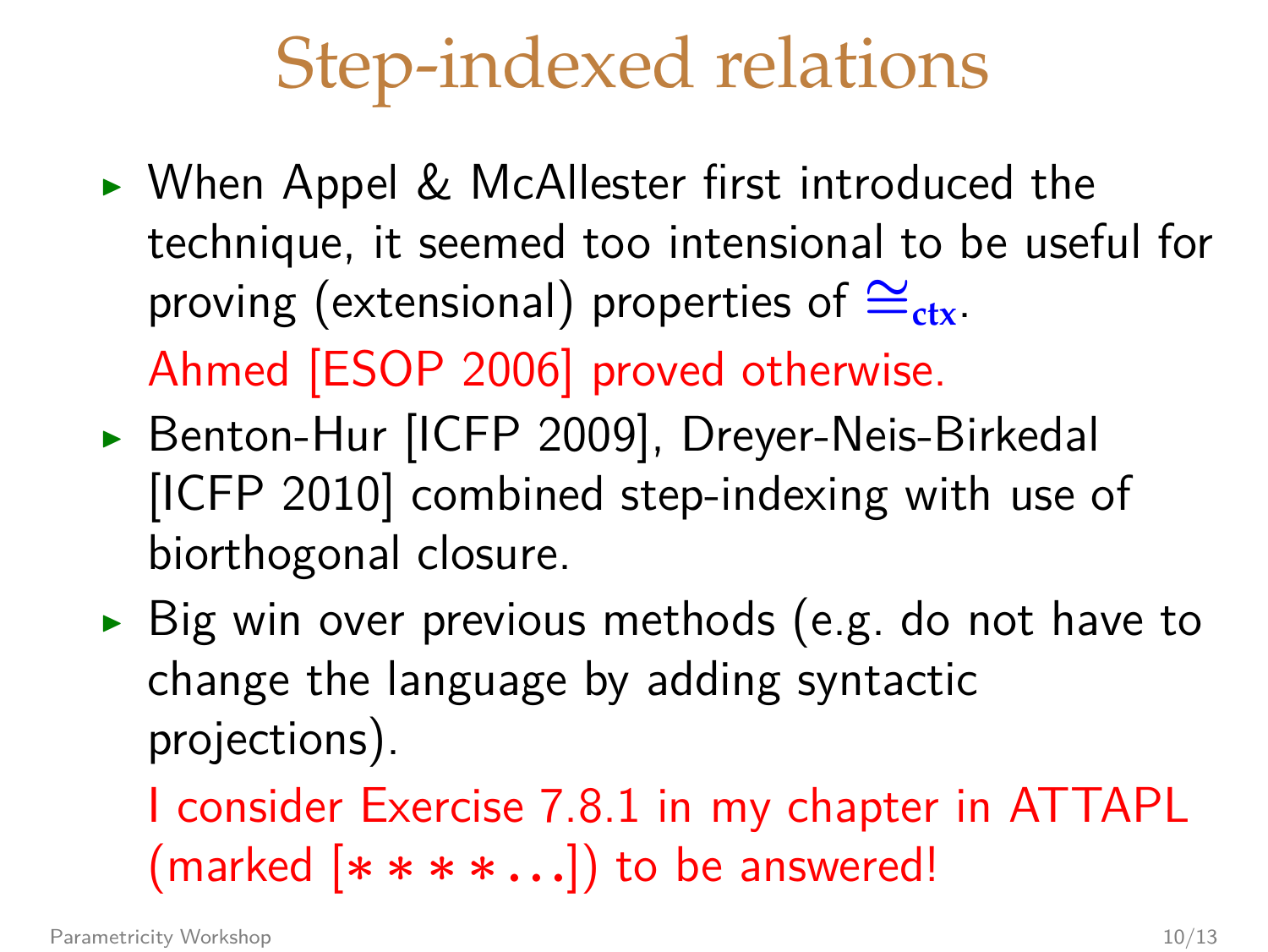7.8.1 EXERCISE  $[\star \star \star \star \ldots, \star]$ : Extend  $F_{\text{ML}}$  with *isorecursive types*,  $\mu$ X.T, as in Figure 20-1 of TAPL, Chapter 20. By finding an operationally based logical relation as in §7.6 or otherwise, try to prove the kind of properties of contextual equivalence for this extended language that we developed for  $F_{ML}$  in this chapter. (For the special case of iso-recursive types  $\mu$ X. T for which T contains no negative occurrences of X, albeit for a non-strict functional language, see Johann (2002). The generalized ideal model of recursive polymorphic in Vouillon and Melliès (2004) uses the same kind of Galois connection as we used in §7.6 and may well shed light on this exercise. Recent work by Sumii and Pierce [2005] is also relevant.)  $\Box$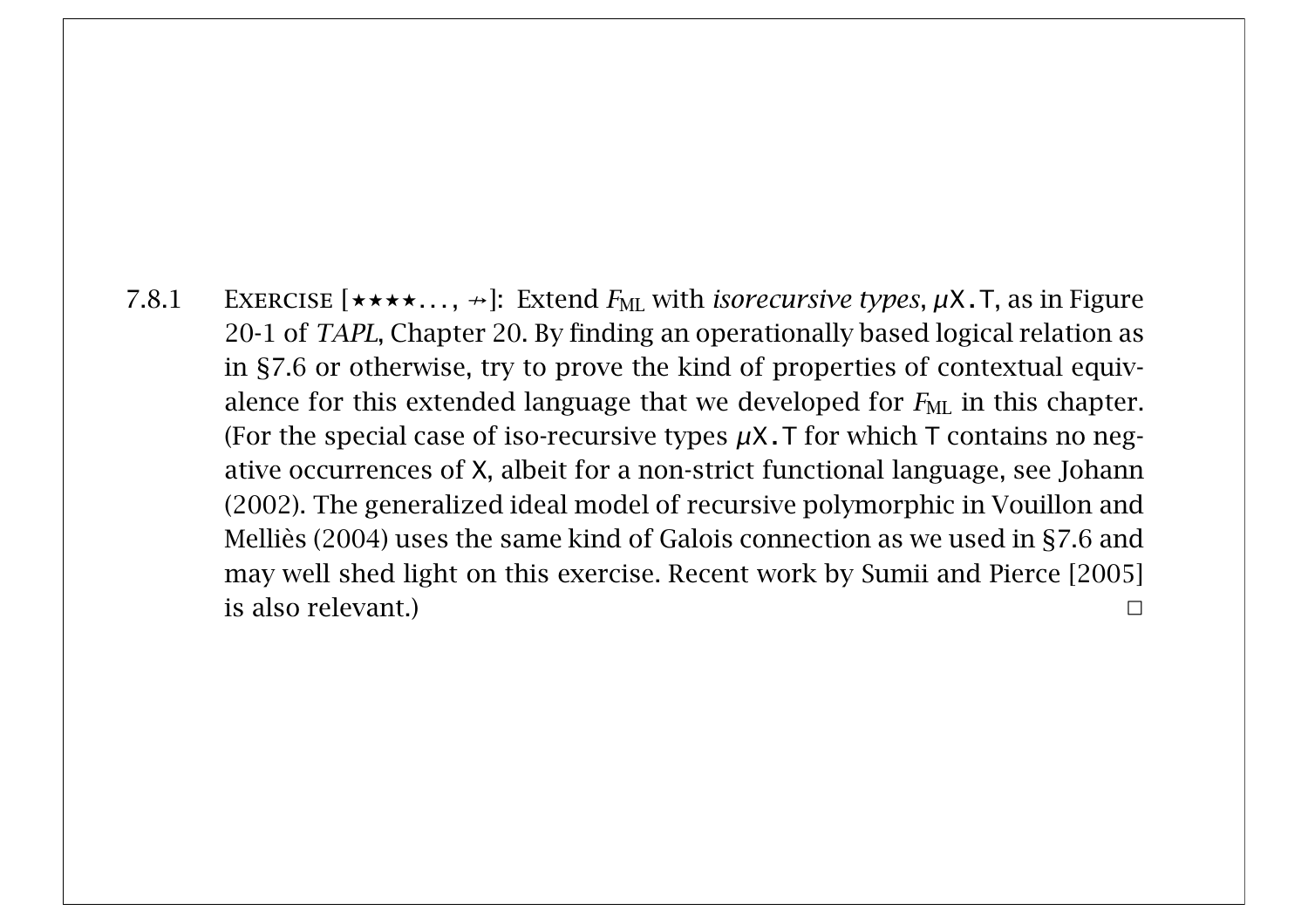#### Take-home messages

 $\triangleright$  Relational parametricity is a powerful tool for proving contextual equivalence of programs.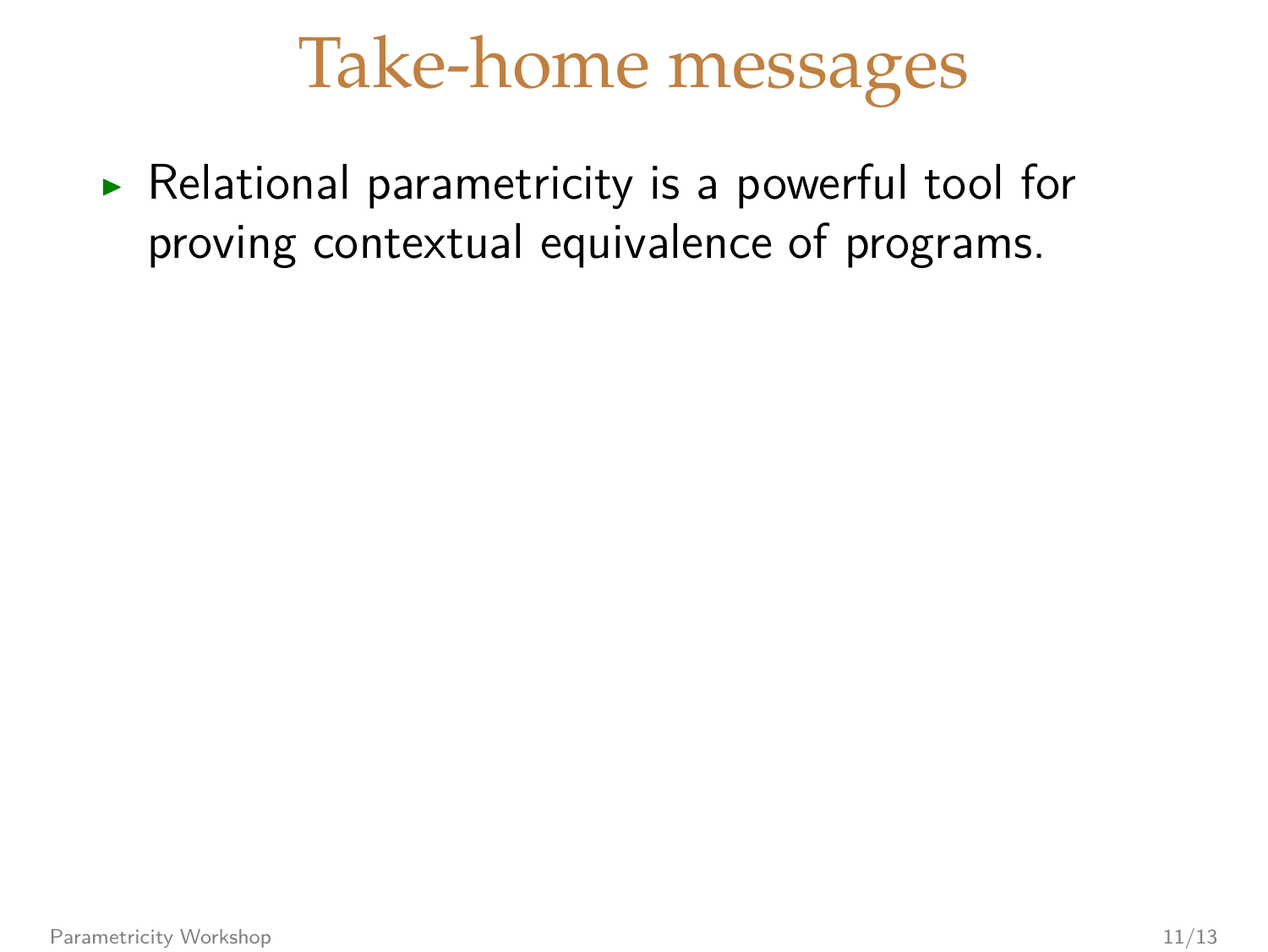#### Take-home messages

- $\triangleright$  Relational parametricity is a powerful tool for proving contextual equivalence of programs.
- $\triangleright$  Biorthogonal-closed, step-indexed, syntactical relations provide an approach to relationally parametric characterisations of contextual equivalence which is simple and widely applicable.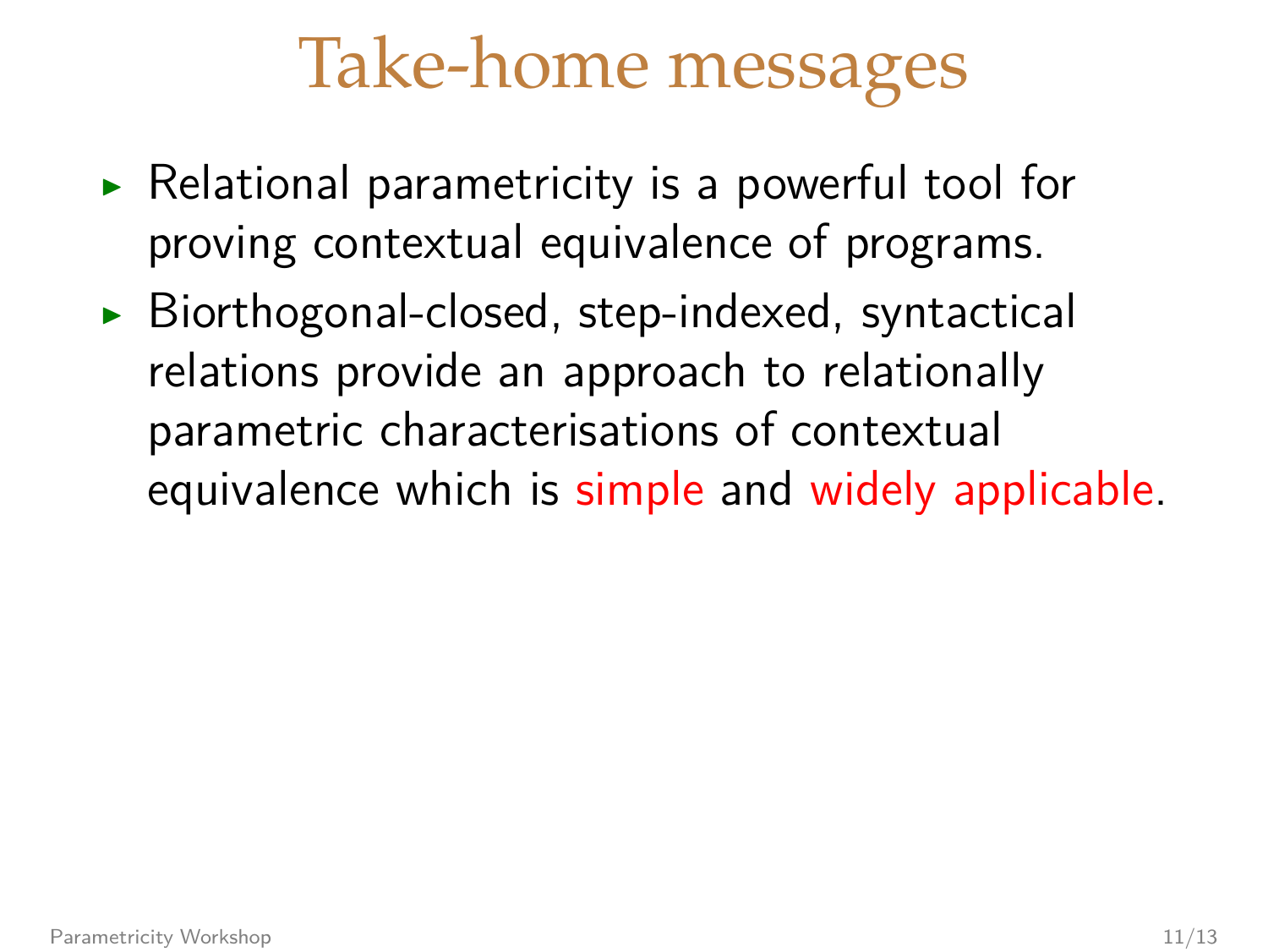# Simple?

- $+$  Mathematically elementary.
- $+$  Works with the syntax as-is.

(Do not have to define, or add, syntactic projections.)

 $+$  Uniform method that delvers a wide range of general properties of  $\cong_{\text{ctx}}$ .

(Extensionality, 'free theorems', unfolding recursion,. ..)

− Does not, in itself, help us to understand feature-specific properties of  $\cong_{\text{ctx}}$ .

(E.g. higher-order local stores.)

− Index manipulation! How to place 'guards'? (Denotational understanding is still important: see the work of Nakano, Birkedal et al, ..., on type theory & logic for guarded recursion.)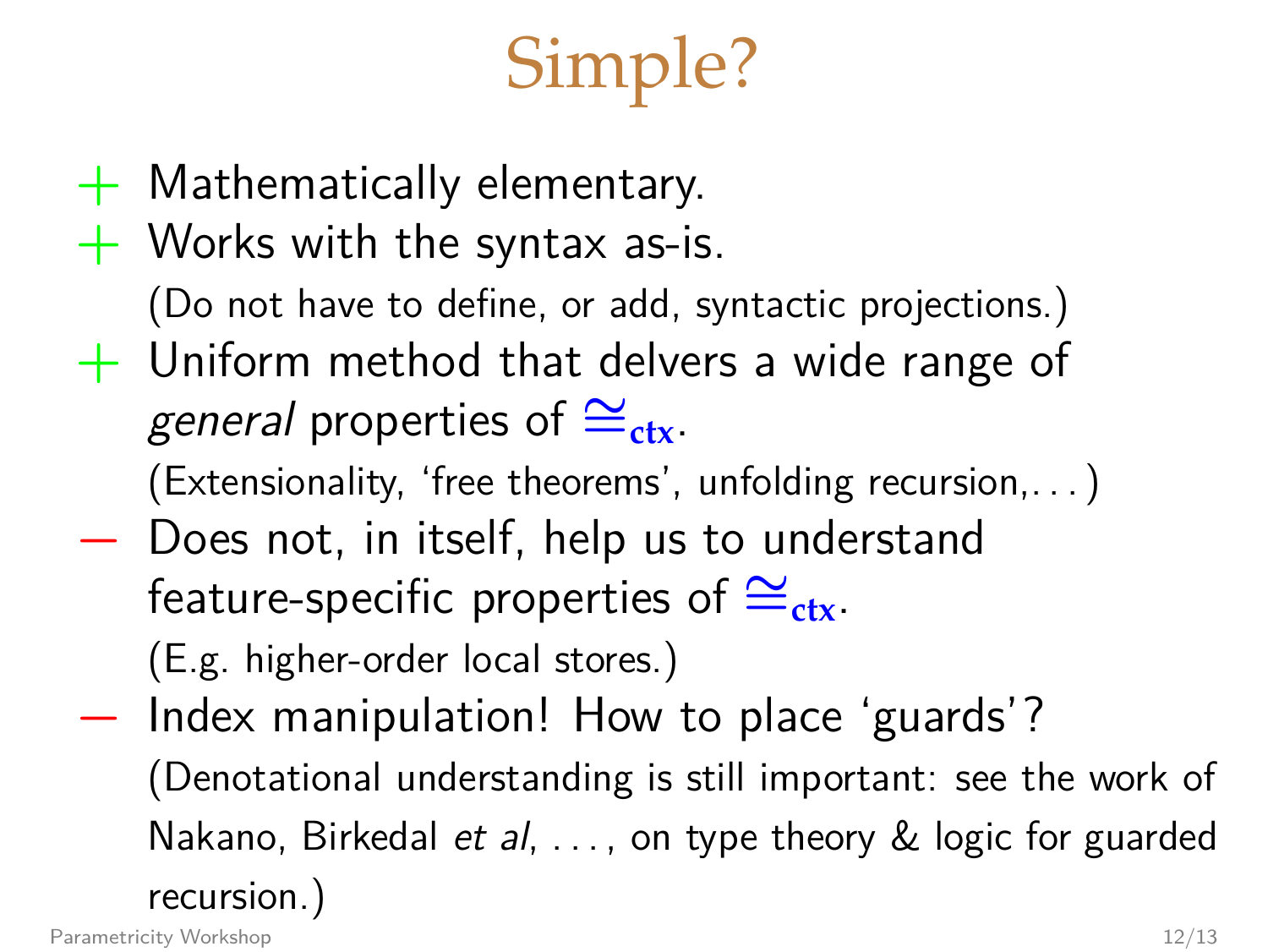# Widely applicable?

#### **Two examples of the robustness of the approach:**

**1.** Correctness of representation of nominal algebraic data mod *α* by FreshML ∼=**ctx**, via extensionality property of name-abstractions  $\langle a \rangle e$ :

$$
\langle a \rangle e \cong_{\text{ctx}} \langle a' \rangle e' \Leftrightarrow (\text{Ma''}) (a a'') \cdot e \cong_{\text{ctx}} (a' a'') \cdot e'
$$

Can apply the SIBCLR template, but instead of sets and relations, use nominal sets and finitely supported relations.

See [AMP, chapter 10 of Nominal Sets book, to appear].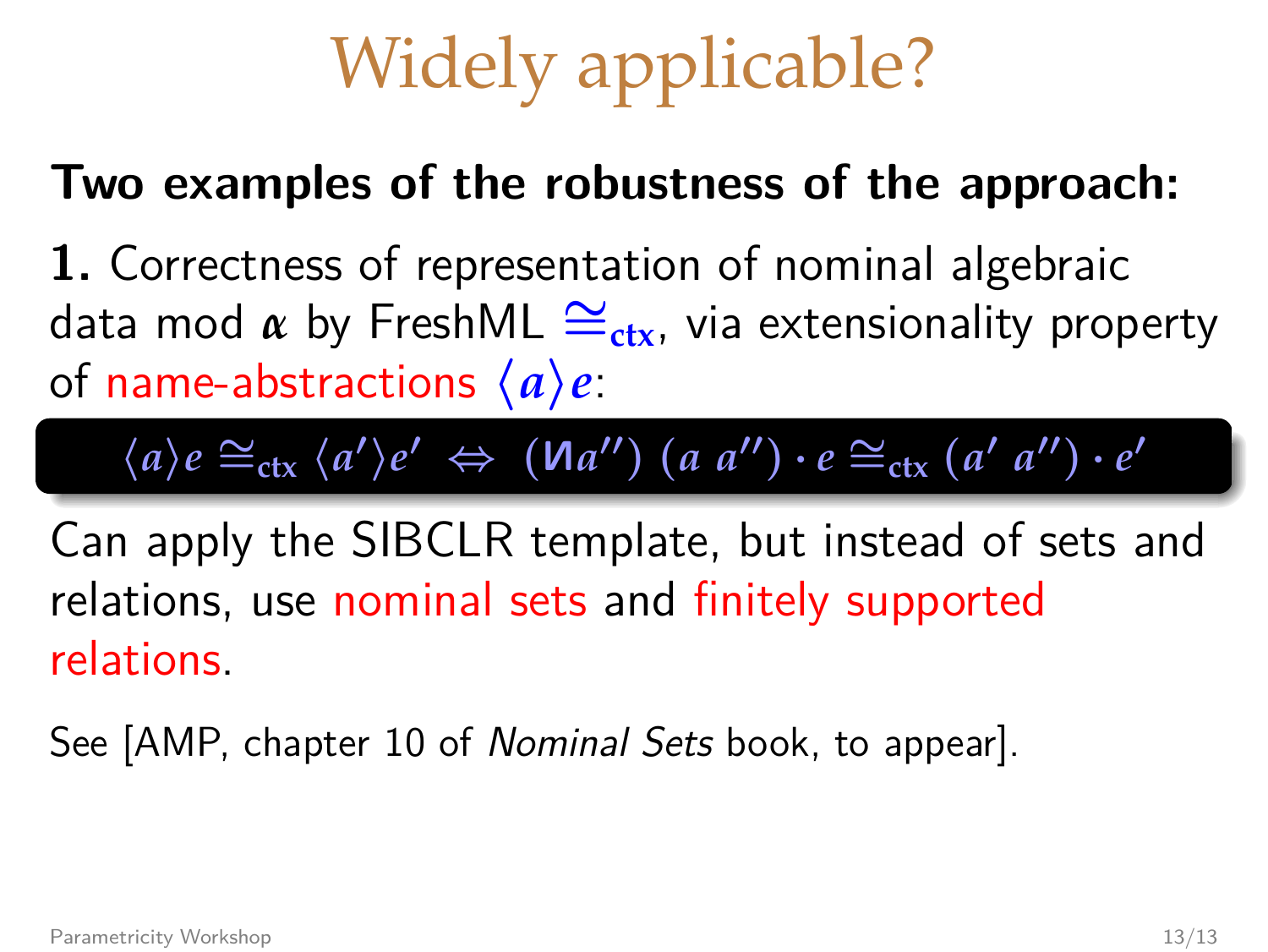# Widely applicable?

#### **Two examples of the robustness of the approach:**

**2.** Step-indexed relational reasoning for countable nondeterminism [Schwinghammer & Birkedal, CSL 2011]. Previous approaches fall over because

recursion + choice  $\Rightarrow$  unbounded non-determinism  $\Rightarrow$ non-continuous denotations.

SIBCLR template works beautifully to prove properties of must-∼=**ctx**, using (*ω***1,** <) for the steps instead of  $(\omega, <)$ .